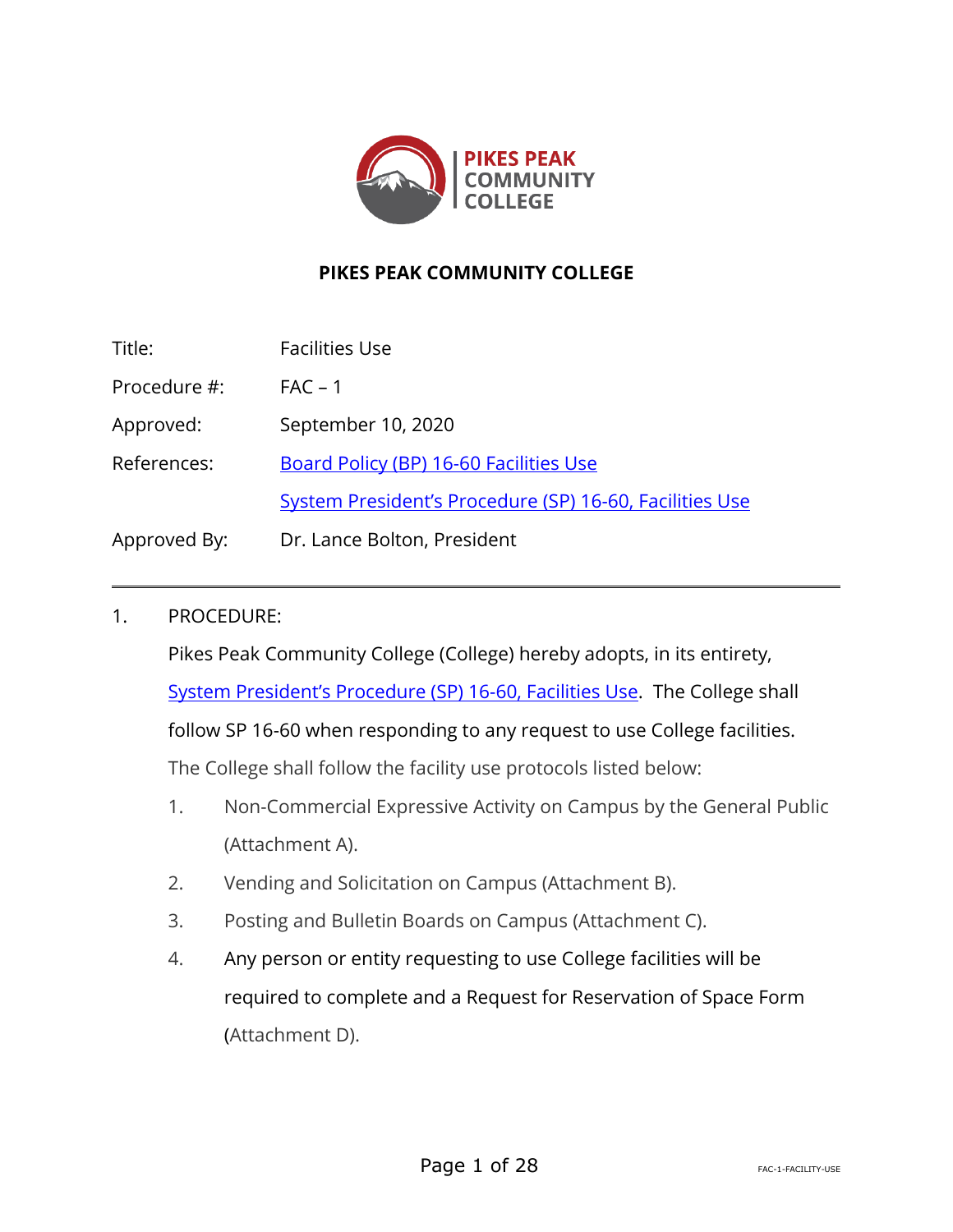# **Attachment A**

# **Protocol for Non-Commercial Expressive Activity on Campus By the General Public**

Reference: [Board Policy \(BP\) 16-60 Facilities Use](https://www.cccs.edu/policies-and-procedures/board-policies/bp-16-60-facilities-use/)

SP 16-60 Facility Use Request for Reservation of Space Form

#### **Purpose**

The College recognizes that freedom of expression and assembly are important aspects of the educational experience. The College provides opportunities for discourse, debate, sharing of ideas, and other expressive activities while operating and maintaining an effective, safe and efficient institution of higher education.

This Protocol sets out how to make arrangements for use of publicly available spaces for expressive activity in a constitutionally protected manner consistent with the needs of the College to identify the appropriate time, place and manner for these activities in order to coordinate multiple uses of limited space, provide adequate services to support the campus, maintain the safety and appearance of the campus and preserve financial accountability.

#### **Application**

This Protocol applies to use of publicly available spaces for non-commercial expressive activity by the general public. This Protocol does not apply to space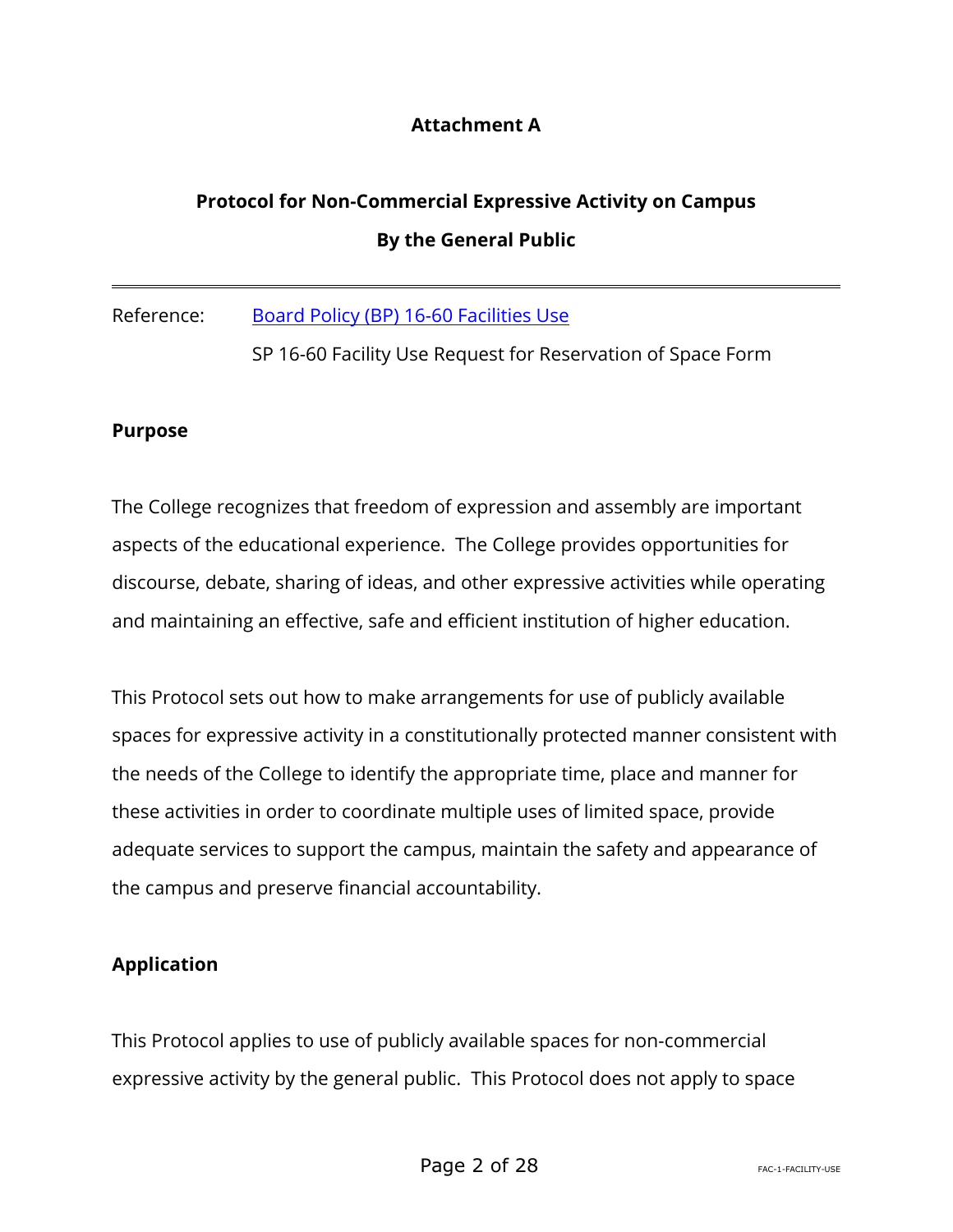requests for official College activities, authorized uses by recognized student groups and Colorado Community College System (CCCS or System) affiliated entities, rentals under the College's protocol for facilities use, or solicitation and vending.

# **Definitions**

The following definitions apply for purposes of this Protocol:

- 1. Amplified sound means sound that is increased or enhanced by any electric, electronic, or mechanical means, including handheld devices such as megaphones and sound trucks. Other sound, specifically individual shouting or group chanting/singing is subject to general requirements concerning disruption of official College activities.
- 2. Campus Community means employees, students, recognized student groups and CCCS-affiliated entities.
- 3. Campus contact means the person through whom a member of the Campus Community or general public arranges space for their official College activities and/or authorized activities in support of the College.
- 4. CCCS-affiliated entities means any foundation, partner, governmental agency or nonprofit service provider acting in support of the Colorado Community College System mission in accordance with prior approval by the System Chancellor, College President or designees.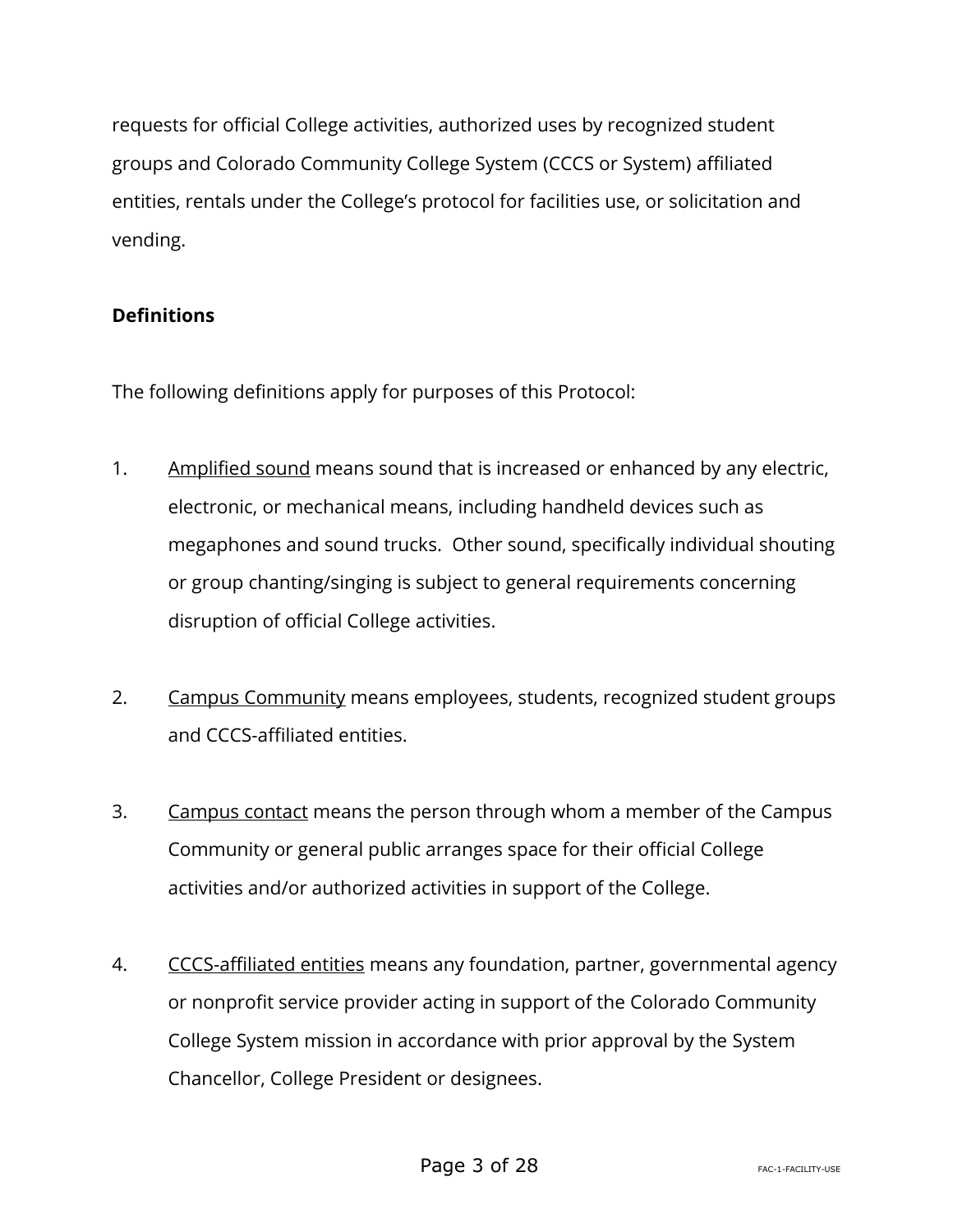- 5. College facilities means CCCS-owned and controlled buildings, grounds, space, property and other facilities including but not limited to residence halls, buildings and the space within and between buildings, parking lots, athletic facilities, sidewalks, lawns, fields, shelters, amphitheaters, airspace, and all other spaces where events may be held, activities may take place, or that may require services.
- 6. Literature means any printed non-commercial material that is produced for distribution or publication to an audience, including but not limited to flyers, handbills, leaflets, placards, bulletins, newspapers, and magazines, but does not include the College bulletins or newsletters or official College material. Distribution of commercial literature is governed by the College's solicitation and vending protocol.
- 7. Non-commercial expressive activity means the verbal or symbolic expression of an idea, thought or opinion and may include speeches, assembly, vigils, picketing, distribution of literature, displaying hand-held signs and other similar activities intended to communicate an idea or opinion. It does not include commercial soliciting and vending. For those interested in commercial solicitation and vending, please refer to the campus protocol for solicitation and vending.
- 8. Official College activities means College or System activity undertaken by or under the authority of a College or System official within the scope of his or her duty as part of the CCCS mission.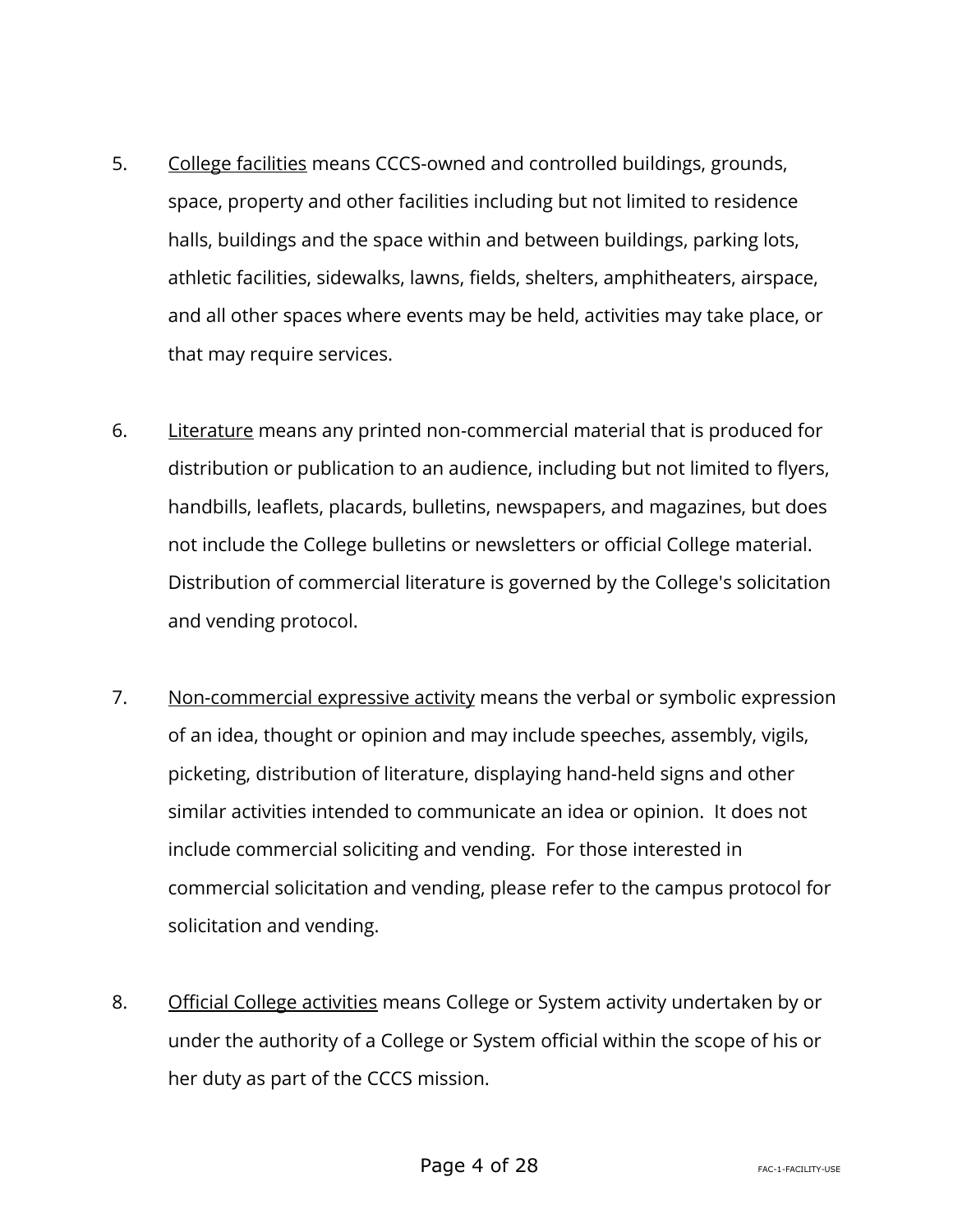- 9. Publicly available space means an area of College facilities that has been identified as conducive to and available for non-commercial expressive activity by the Campus Community and/or members of the general public by reservation as outlined in this Protocol.
- 10. Recognized student group means a student group that has met the published College requirements for student clubs and organizations and is recognized and registered with the College's Office of Student Life.

# **Priority for Use of Publicly Available Space**

College facilities that are identified as publicly available spaces will be made available for non-commercial expressive activity by groups in the following order of priority:

- 1. Official College activities,
- 2. The Campus Community (including students, employees, recognized student groups and CCCS-affiliated entities),
- 3. Members of the general public.

# **Campus Contacts for Reserving Space**

Members of the Campus Community should arrange any use of publicly available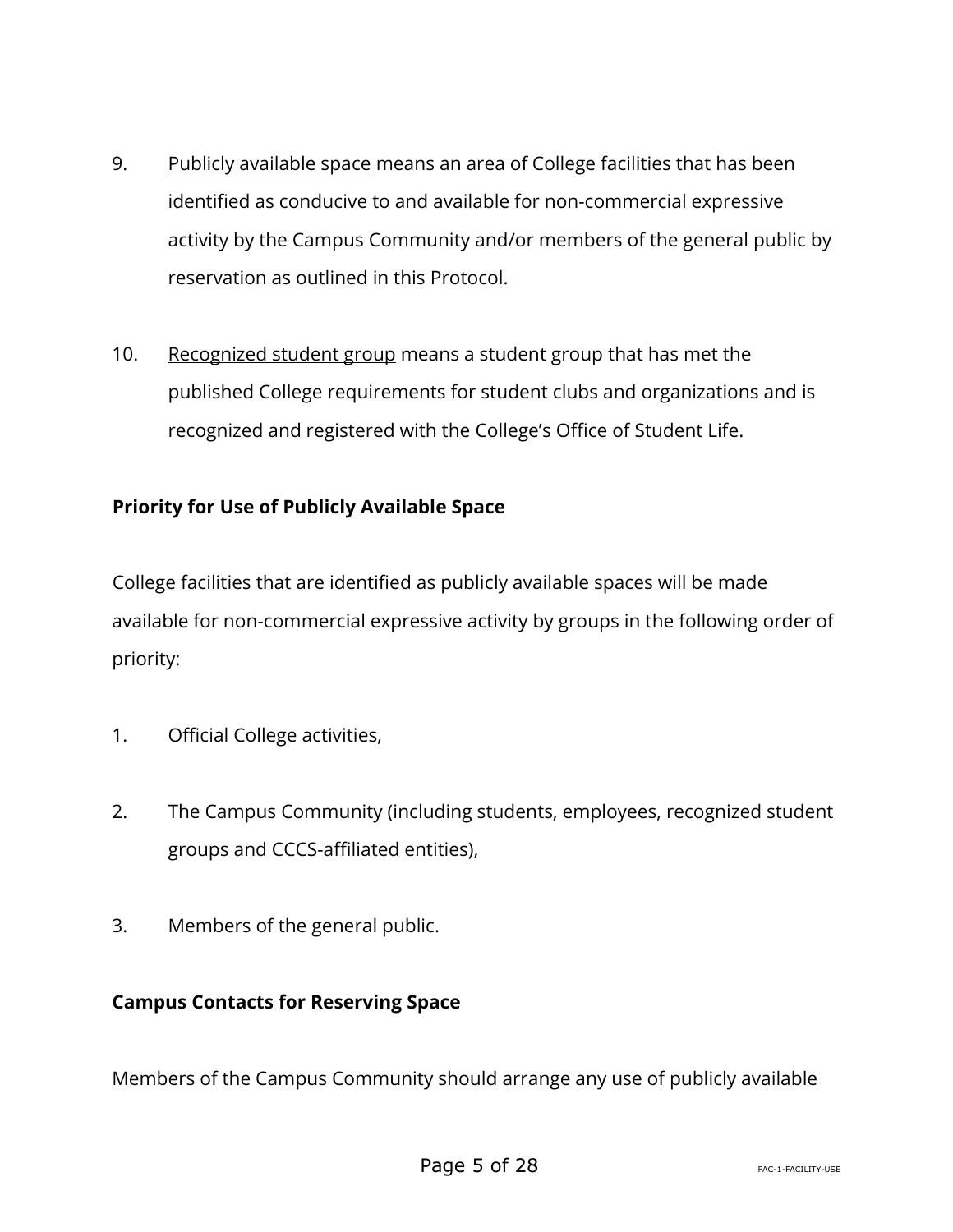space, whether for official/authorized College activities or for other expressive activities, through their Campus contact.

Reservations for all instructional and non-instructional spaces, including those utilized for student clubs/organizations, will be administered by the Office of Instructional Services.

# **Reserving and Using Space**

The following provisions apply to the use of publicly available space for noncommercial expressive activity:

- 1. Those planning to engage in expressive activities as a group or individuals planning to engage in expressive activities intended to attract the attention of passers-by must reserve appropriate space for a proposed activity at least 10 business days in advance. Reservations, including expected number of attendees and the proposed manner in which the activity will be conducted assist in identifying an appropriate location and time, thus avoiding conflicts that could require rescheduling an activity and permit the College to evaluate necessary services and costs. Where an activity requires more than a nominal increase in services to accommodate the event, or results in damages, the additional costs of such services and/or damages may be assessed to the individual or group reserving the space.
- 2. Space is available for reservation and activities only during the normal business hours of 8:00 a.m. to 9:00 p.m. for scheduled days of operation. To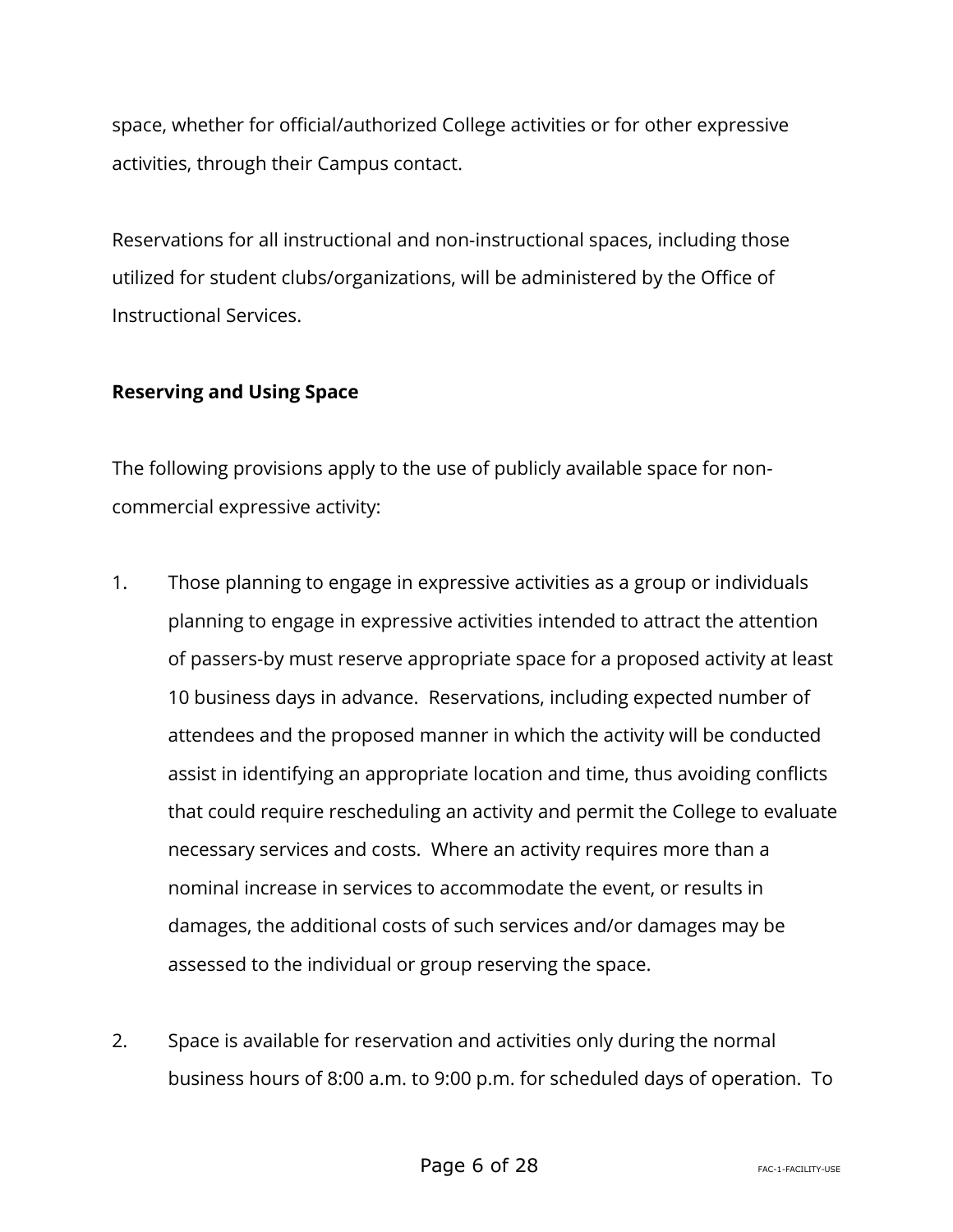allow for a diversity of information and perspectives no one may reserve more than five consecutive days and fifteen days total for the semester.

- 3. Upon arrival on the day of the reservation or activity, the individual making the reservation must check in with the Office of Student Life at the respective campus location.
- 4. Internal campus-controlled streets and walkways are for public ingress and egress for activities open to the public. Persons must abide by all applicable laws, policies, procedures and protocols and not block or otherwise interfere with the free flow of vehicular, bicycle or pedestrian traffic.
- 5. Persons must not engage in activity that defames, is obscene, incites violence, or threatens physical harm.
- 6. Persons must not obstruct, disrupt, interrupt, or attempt to force the cancellation of any event or activity.
- 7. Persons shall comply with the directions of a College official or law enforcement officer acting in the performance of his or her duty.
- 8. Persons shall not disrupt official College activities or other reserved or authorized uses or impede pedestrian or vehicle traffic or access to buildings.
- 9. Continuing to approach anyone or stop anyone who has indicated a lack of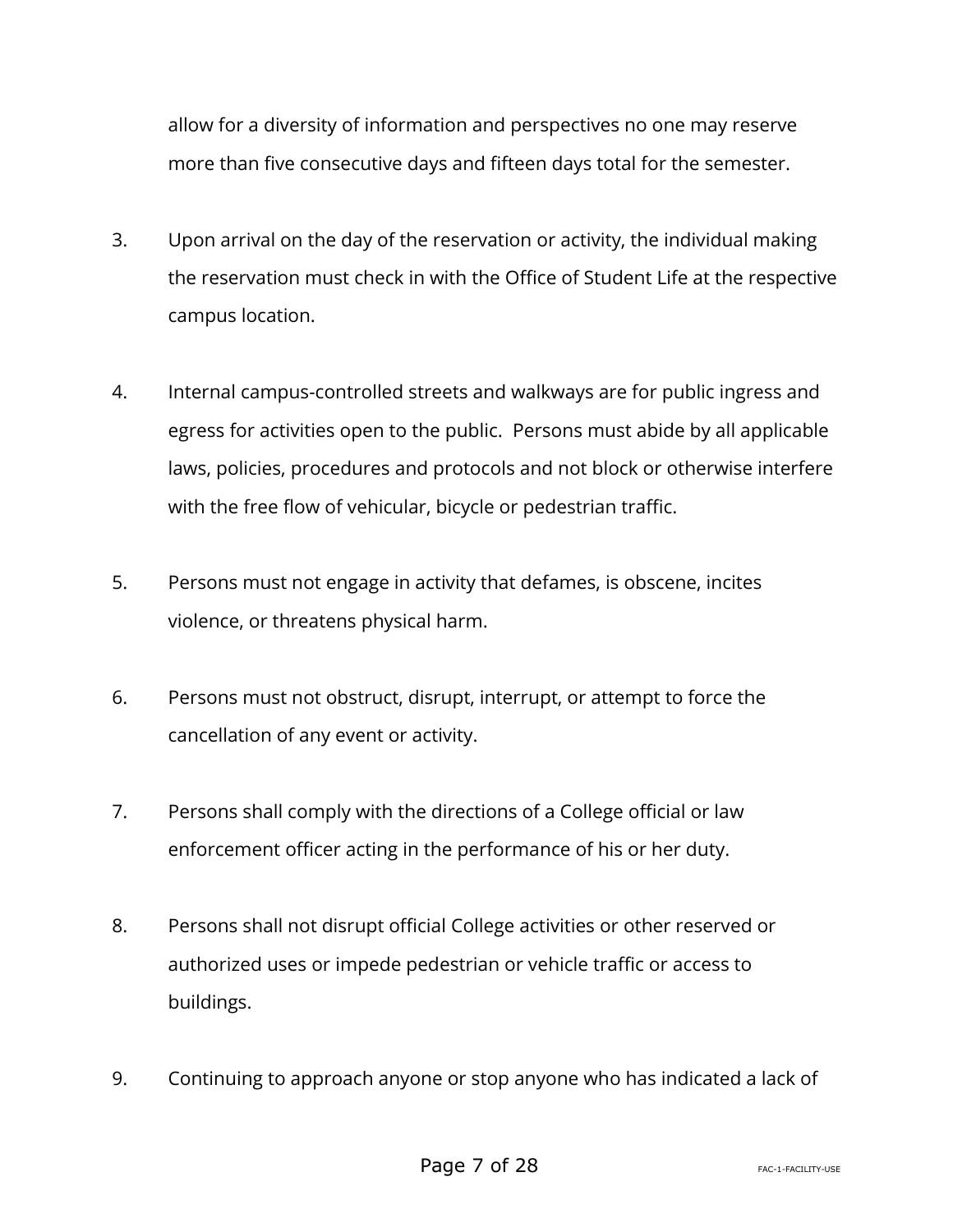interest is prohibited.

- 10. Amplification is not permitted unless prior arrangement has been made through the reservation process for the activity to take place at a time and place where the amplification will not interfere with official College activities or the space is being rented and the rental agreement provides for amplification. No individual or group will be permitted to use amplification that interferes with official College activities.
- 11. Signs, images and demonstrative items or artwork used in connection with the activity must be hand-held. They may not be affixed to College facilities. No structures may be used or erected.
- 12. Persons on campus may be required to provide picture identification and provide information regarding their status as a student or employee upon request.
- 13. Campaign fundraising is not allowed.
- 14. Candidates for public office may not use student groups to directly or indirectly secure the use of College facilities for free or at a reduced rate for campaigning in violation of law. Candidates may rent available facilities or solicitation or vending space in accordance with the College's protocols for facilities rental and solicitation and vending.
- 15. To avoid the appearance that the College supports or opposes a particular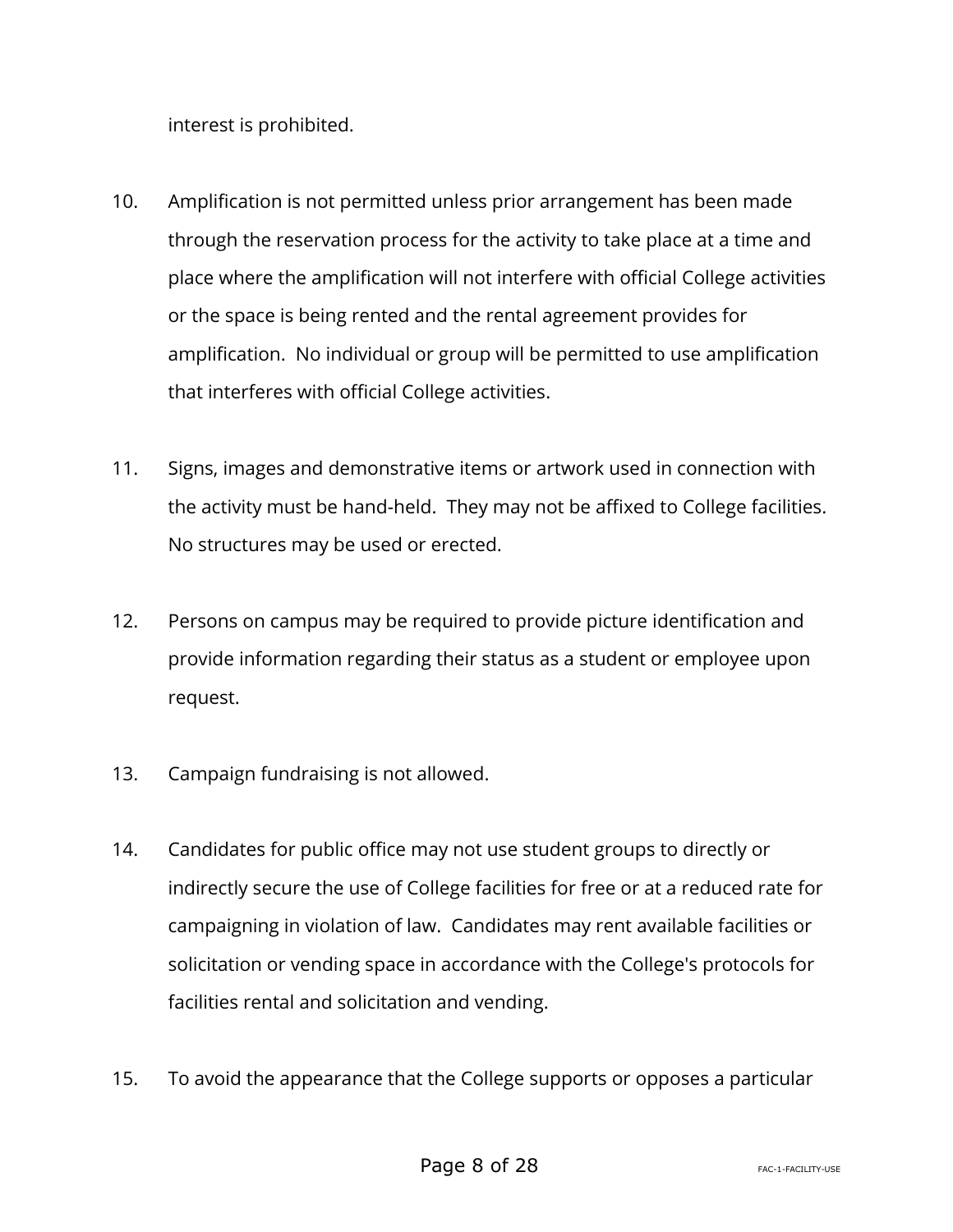candidate, ballot issue of referred measure, College facilities may not be used for collecting signatures for ballot initiatives, referred measures, or candidate petitions, except when the collector rents space in accordance with College protocol for facilities rental or protocol for solicitation and vending. Streets and sidewalks abutting campus property that are under the local government's jurisdiction are available for signature collection in accordance with federal, state and local law.

#### 16. Distribution of Literature:

- a. Distribution of non-commercial literature is considered an expressive activity and may take place by reservation in publicly available space identified for expressive activity in accordance with this Protocol or in conjunction with a reservation of vending and solicitation space or a facilities rental. College property, such as parking lots and internal campus walkways and other spaces are for supporting official College activities and for authorized activities of the Campus Community and are not available to the general public for distribution of commercial or non-commercial literature. Streets and sidewalks abutting College property that are under a local government's jurisdiction are available for distribution of literature in accordance with federal, state and local law.
- b. Those distributing literature may not continue to approach anyone who has indicated a lack of interest, follow or stop anyone, shout, or interfere with any person's progress.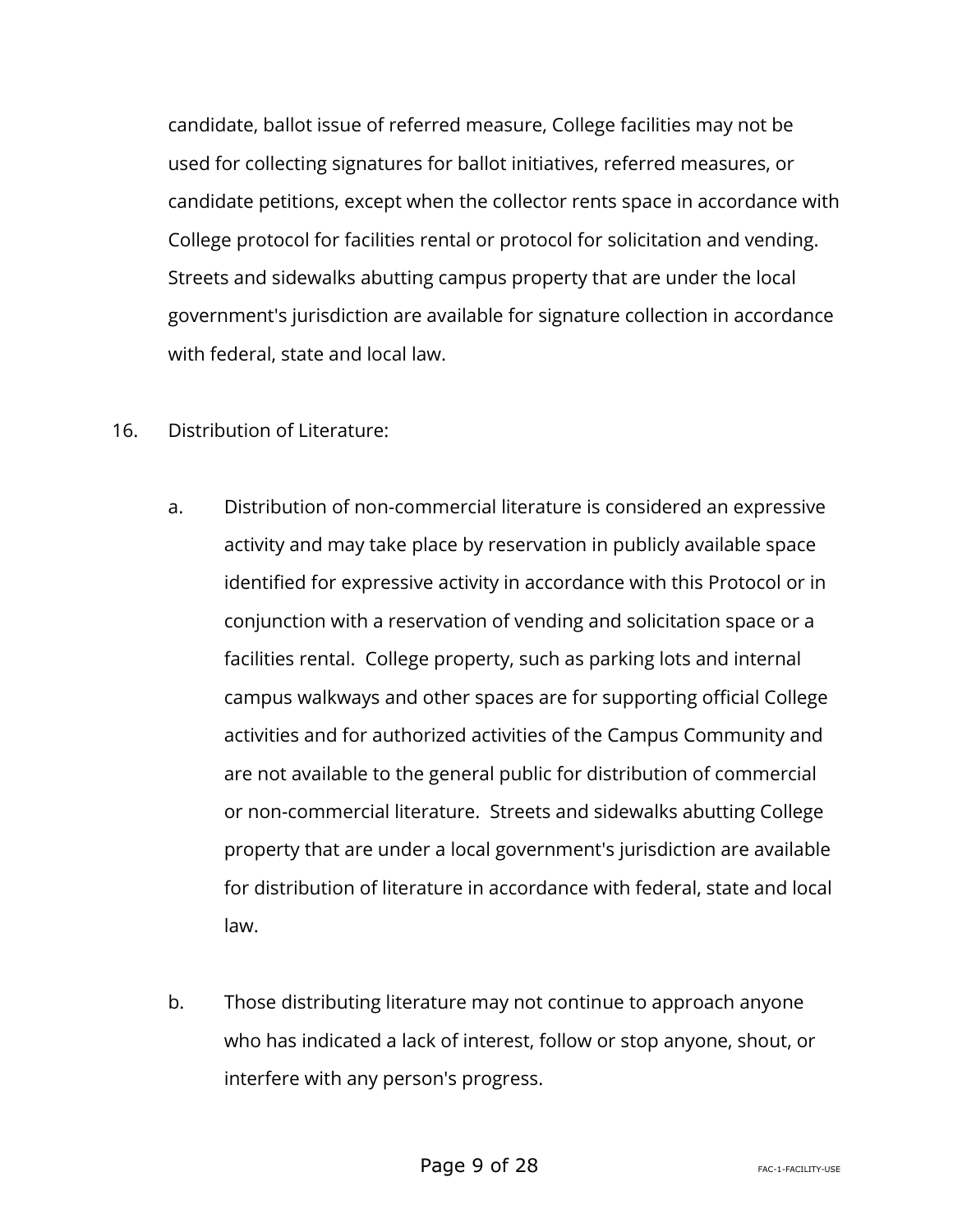- c. Those distributing literature should be considerate about collecting any litter that may be generated as a consequence of their distributions and are expected to collect literature that is left over or that is on the ground in the area in which it is distributed.
- d. Literature distributed on campus that contains the College's name or acronym in the organization's name or that contains any reference to being affiliated with the College, or references an activity as taking place at the College, must include the statement that the literature is not an official College publication and does not represent the views or official position of the College.

# **Publicly Available Space**

Publicly available space identified in this Protocol is also available for assembly and expressive activity in accordance with law, Board Policy and System Procedure and this Protocol. Publicly available space(s) is/are currently identified as available for reservation for expressive activity as follows:

- Rotunda space at Rampart Range Campus or Centennial Campus. Activities approved for Rotunda must not interfere with instructional activities.
- The Courtyard space at Centennial Campus.
- Patio at Rampart Range Campus.
- Playing field at Centennial Campus.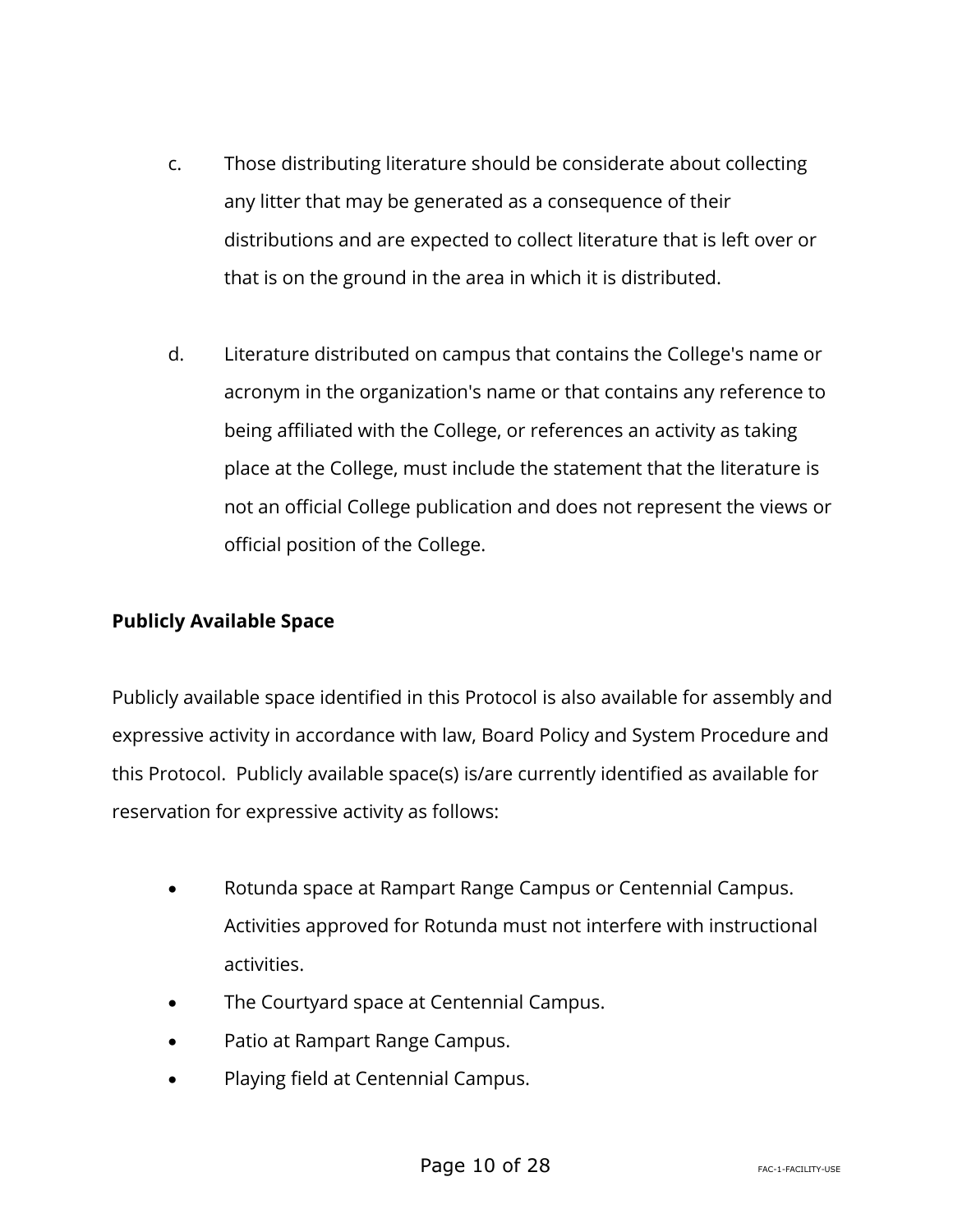- Walking track at Rampart Range Campus.
- Parking lots on all campuses.
- South Entrance Foyer/Lobby and West Patio at Downtown Campus Studio Campus.

The College reserves the right to modify, change, delete, or add publicly available space as it deems appropriate.

If the above-described space(s) is/are unsuitable for the proposed activity because of logistical, support services or safety concerns, the College will work with the requester to identify and reserve other suitable space on campus on a case-by-case basis.

In addition to the above space(s) available for reservation by members of the general public and the Campus Community for expressive conduct, students may assemble for spontaneous expressive activity without a reservation, on College walkways and outdoor common areas, so long as they remain at least 50 feet from building entrances and otherwise conduct their expressive activities in a manner consistent with this Protocol.

# **Refusal of a Reservation**

The President or designee monitors and responds to refusal of requests to reserve space. When deemed appropriate by the President or designee, a requester may be asked to meet with the President or designee to clarify the request before a reservation is made so as to assist the requester to conform the request to the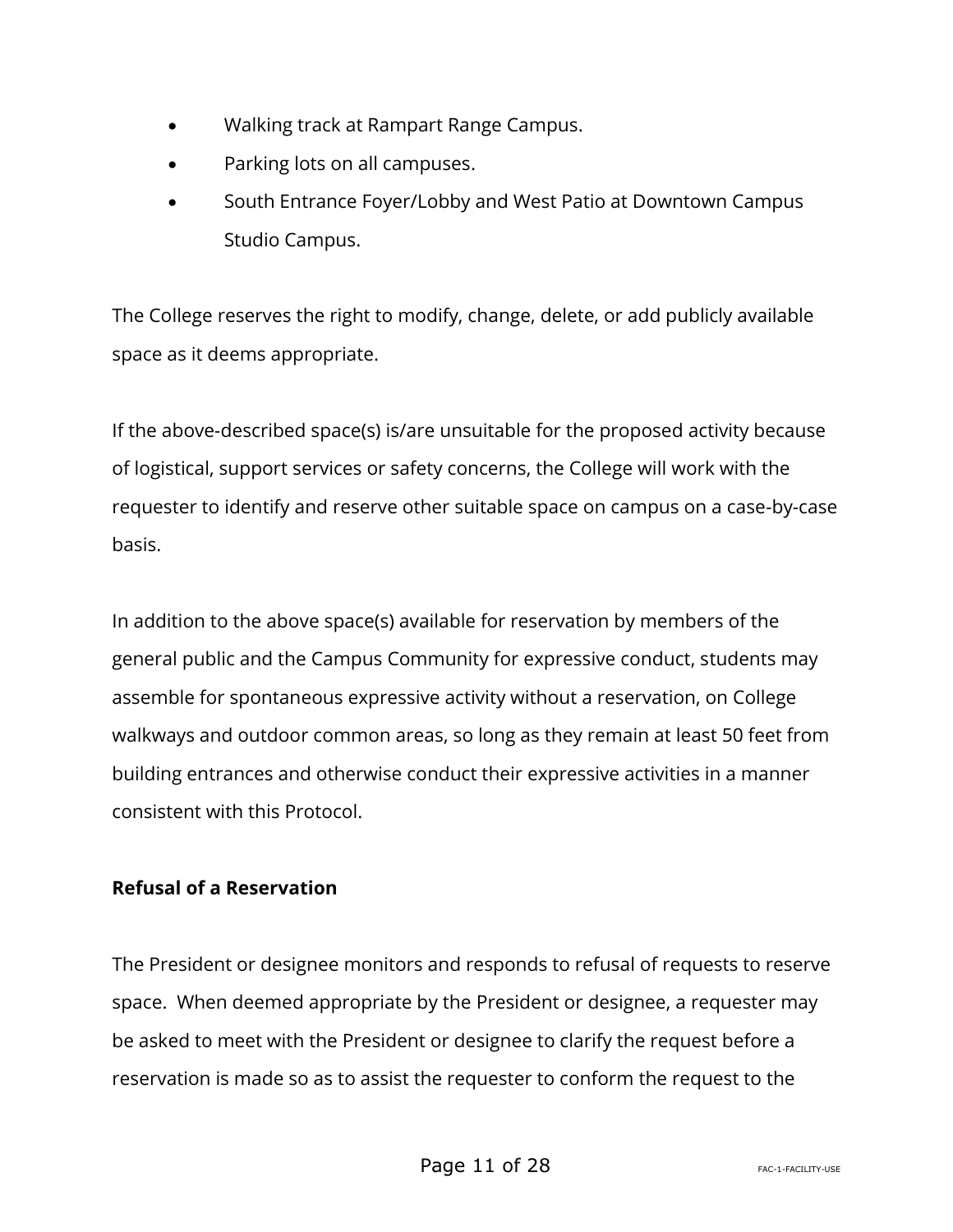requirements of law, policy, procedure and this Protocol and discuss time, place and manner considerations for effective communication that protects the safety of the requester, the Campus Community and any visitors. The President or designee may refuse a reservation request for the following reasons:

- Conflict with an earlier request to reserve the same space and time, whether for official College activity or other previously reserved use.
- Failure to conform to the requirements of law, Board Policy, System Procedure or this Protocol.
- An adjacent space is being used for an official College activity or a previously reserved use that renders the requested space unsuitable for the proposed activity.
- The request form is incomplete.
- The request alone or cumulatively with other requests exceeds more than fifteen days in a semester or is for more than five consecutive days.
- Lack of resources necessary to support an activity in a manner that preserves College facilities and protects the safety of the campus.

Refusal of a reservation may not be based on the viewpoint of the proposed activity.

# **Request for Review of Refusal of a Reservation**

If a request for a reservation is refused by the President or designee, the requester may request review of the refusal by the President, whose decision will be final.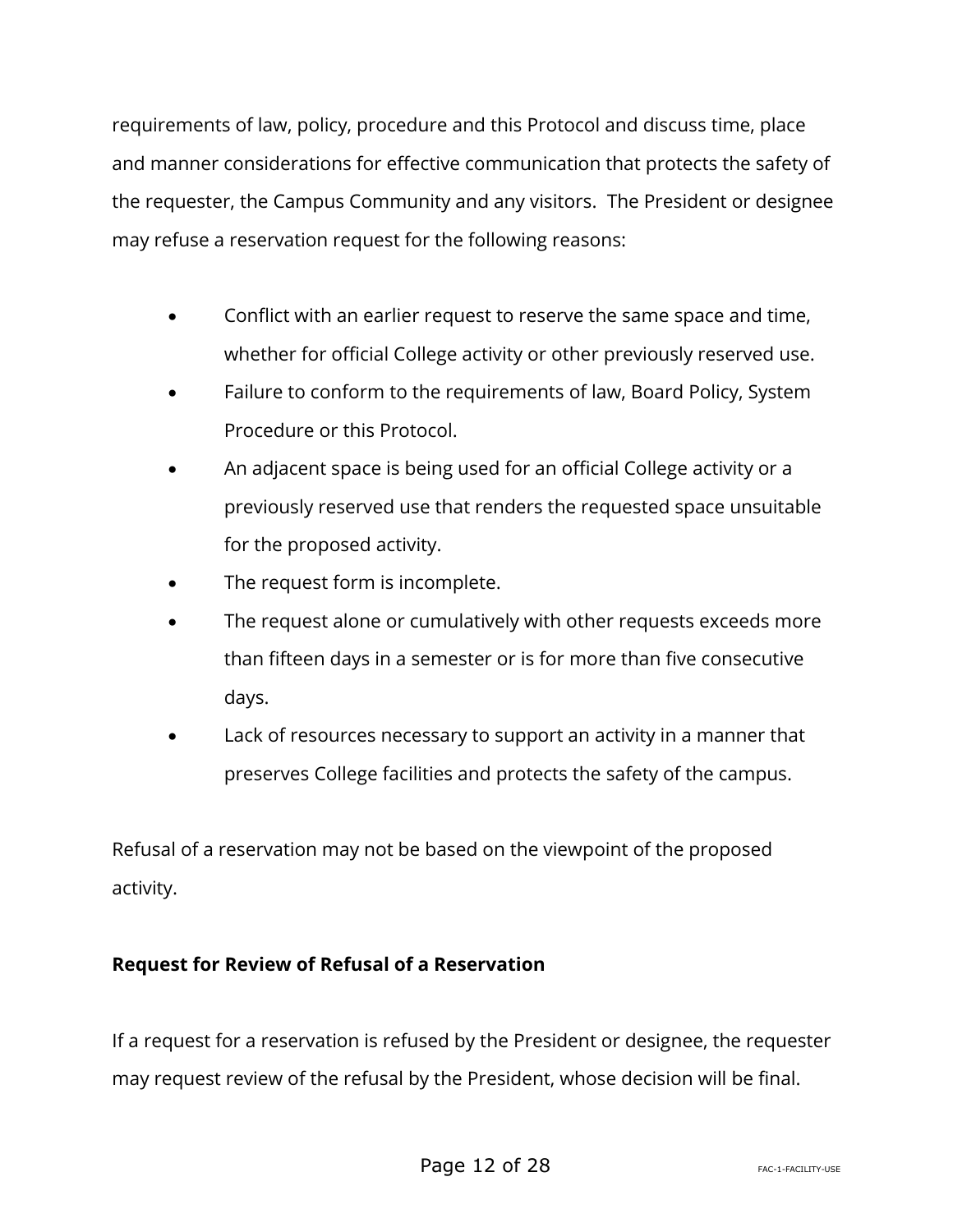#### **Enforcement**

Activities that commence without a reservation may need to be moved or cancelled if the size and nature of the event cannot be accommodated without jeopardizing the safe and orderly operations of the campus or a previously scheduled use. If an activity attracts more attendees than can be effectively managed by available staff and/or resources, or is otherwise occurring in a manner that fails to observe this Protocol, a College official acting in the performance of his or her duty shall determine appropriate action up to and including directing individuals in violation of this Protocol to leave campus or cancelling the activity and directing participants to disperse. Any participant who fails to leave campus or disperse after having been requested to do so by a College official or law enforcement officer acting in the performance of his or her duty may be subject to arrest and/or issued a no trespass order.

Violation of this Protocol may result in being asked to leave immediately. The College reserves the right to refuse to grant future applications to individuals or groups in violation of this Protocol. Students and employees also may be subject to discipline up to and including suspension or expulsion for students and dismissal or termination for employees.

#### **Disclaimer**

This Protocol provides operational directives that interpret Board Policies and System Procedures. It does not create, nor shall be construed to create, an express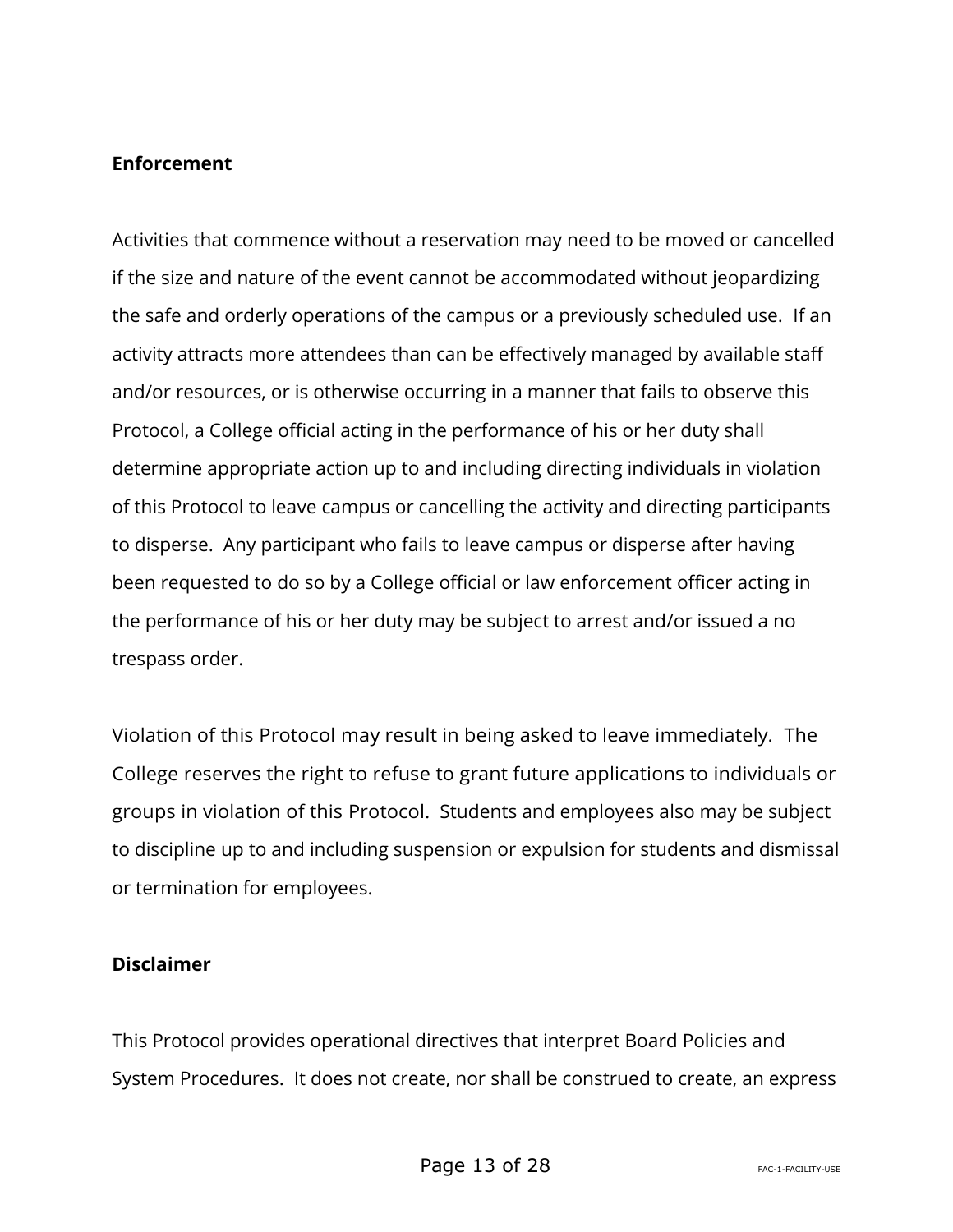or implied contract or a guarantee or promise of any specific process, procedures, practice or benefit. To the extent that any provision of this Protocol is inconsistent with federal or state law, State Board for Community Colleges and Occupational Education Policies Board Policies (BPs) or System Procedures (SPs), the law, BPs and SPs, shall, in that order, take precedence, supersede and control. BPs and SPs are subject to change throughout the year and are effective immediately upon adoption by the Board or System Chancellor, respectively. The College reserves the right to modify, change, delete or add to this Protocol as it deems appropriate.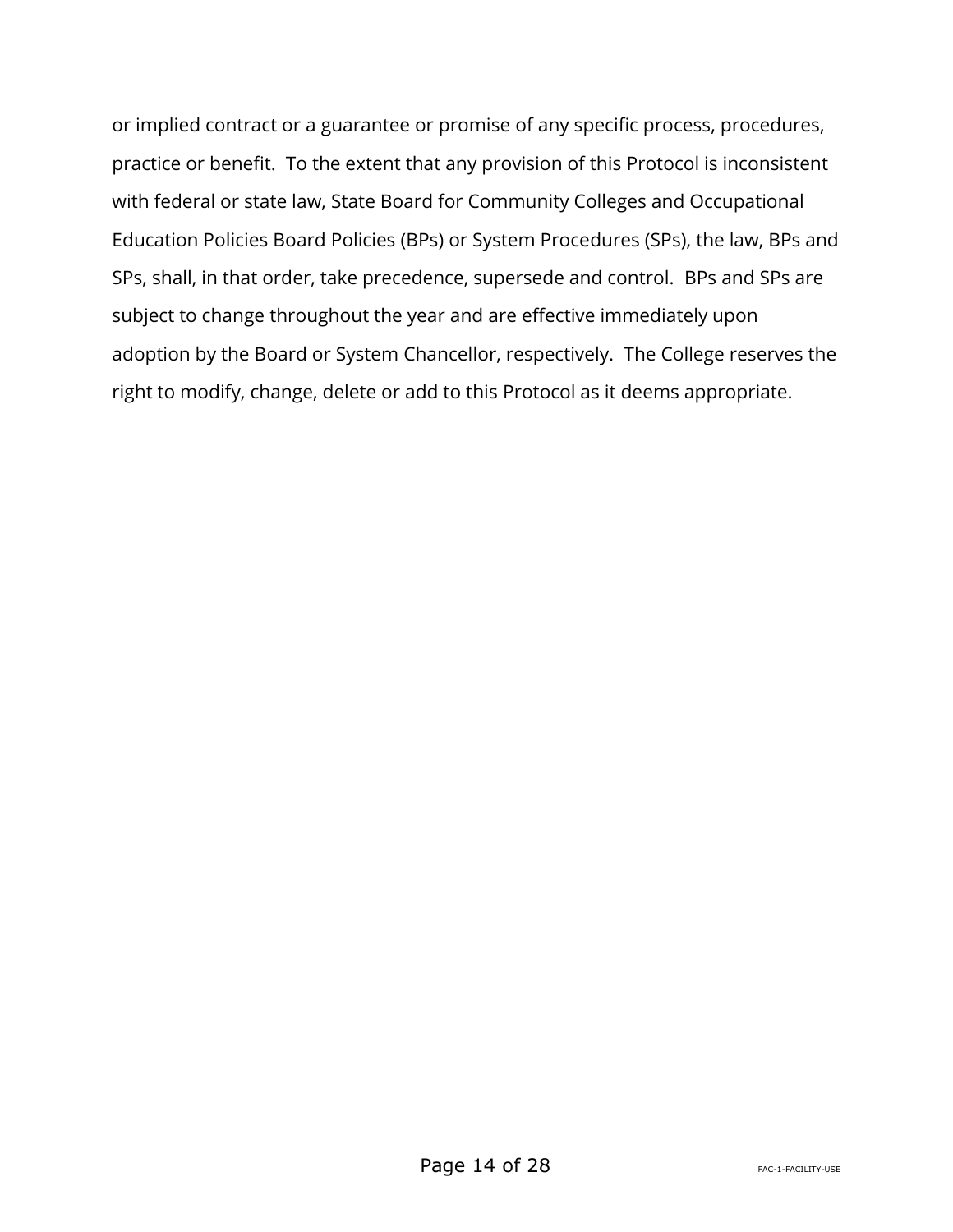# **Attachment B**

# **Protocol for Vending and Solicitation on Campus**

Reference: [Board Policy \(BP\) 16-60 Facilities Use](https://www.cccs.edu/policies-and-procedures/board-policies/bp-16-60-facilities-use/) SP 16-60 Facility Use Request for Reservation of Space Form

#### **Purpose**

The College has determined as part of its facilities use planning, to make certain College facilities available for solicitation and vending. This Protocol sets out the process and requirements to reserve space for vending and solicitation.

#### **Application**

This Protocol applies to students, employees and the general public. The Protocol does not apply to Colorado Community College System (CCCS or System)-affiliated entities and recognized student groups engaging in authorized Campus Community activities.

#### **Definitions**

1. Authorized Campus Community activity means any activity of a recognized student group that is within the group's mission, and any activity of CCCSaffiliated entities that is in support of the CCCS mission or has gone through the appropriate channels to receive approval and be held at CCCS Facilities.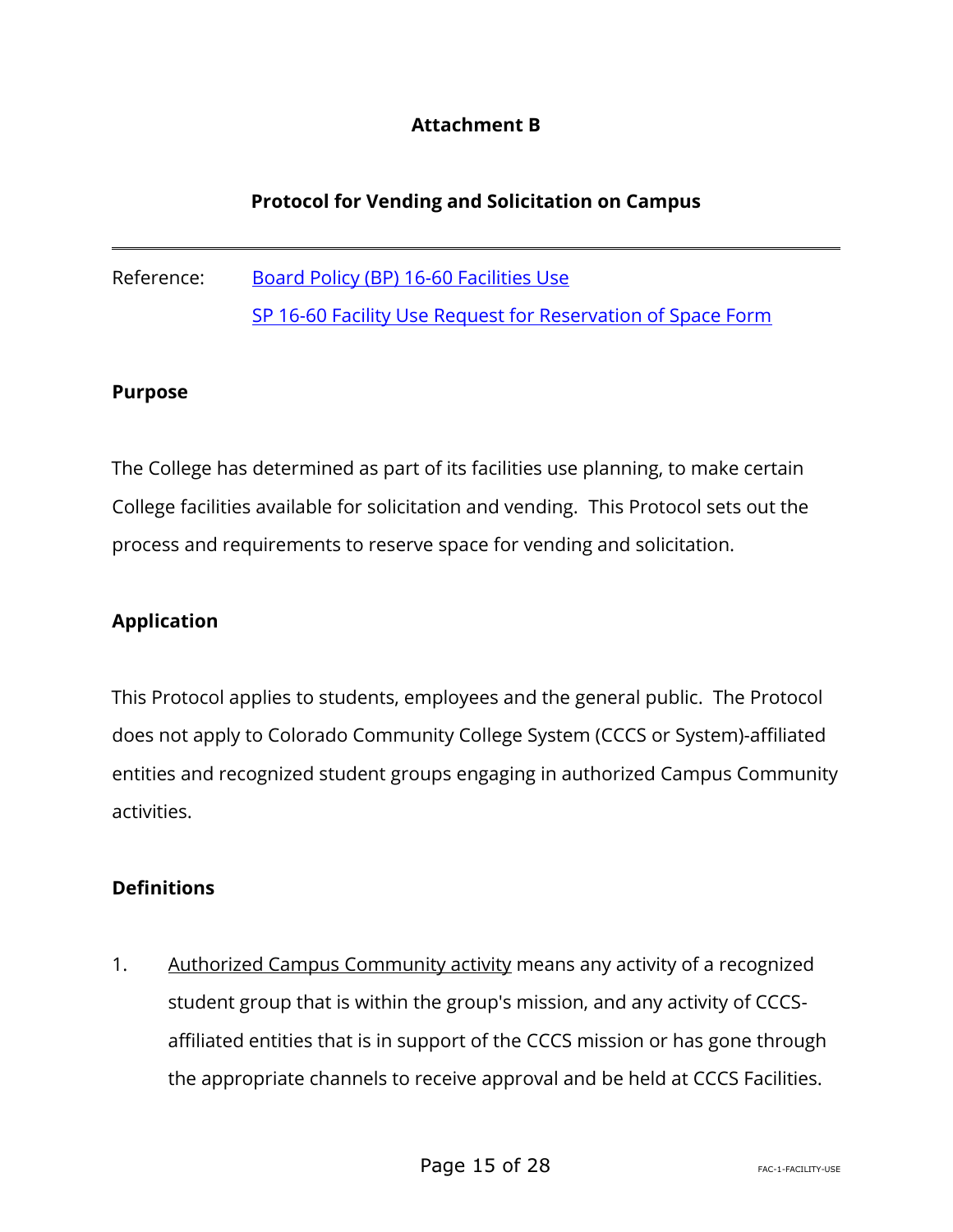- 2. Campus Community means employees, students, recognized student groups and CCCS-affiliated entities.
- 3. CCCS-affiliated entity means any foundation, partner, governmental agency or nonprofit service provider acting in support of the CCCS mission in accordance with prior approval by the System Chancellor, College President or designees.
- 4. Campus contact means the person through whom a member of the Campus Community or general public arranges space for their official College activities and/or authorized activities in support of the College.
- 5. Official College activity means any College or System activity undertaken by or under the authority of a College or System official within the scope of his or her duty as part of the CCCS mission.
- 6. Recognized student group means a student group that has met the published College requirements for student clubs and organizations and is recognized and registered with the College's Office of Student Life.
- 7. Solicitation means the act of:
	- a. distributing solicitation materials including flyers, handbills, leaflets, placards, bulletins, newspapers, magazines, coupon books, samples, and promotional items;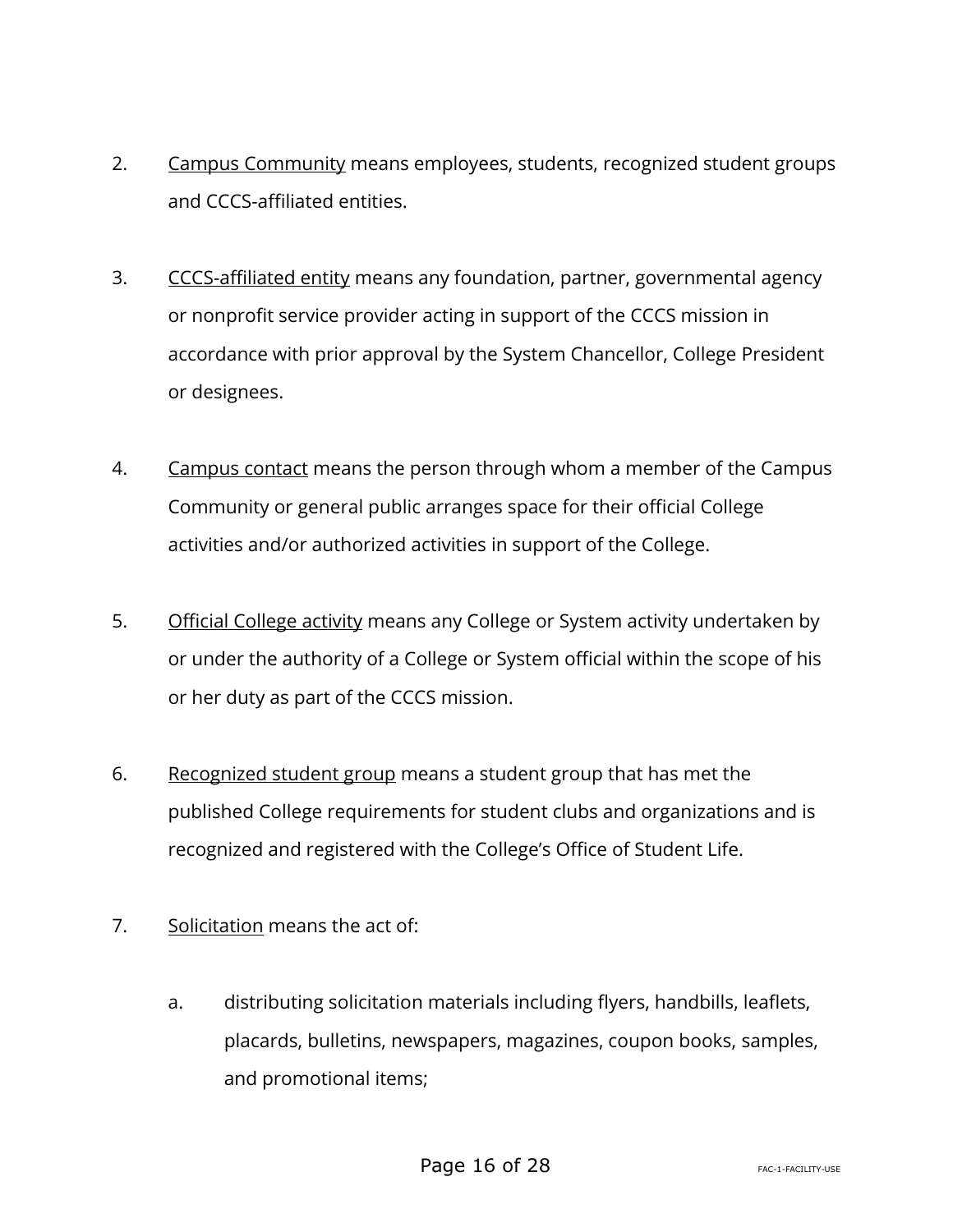- b. marketing for commercial purposes, and offering information about services or sales; or,
- c. seeking petition signatures or a donation (whether money, services, or tangible item).
- 8. Vending means any transaction that involves the exchange of money for services and/or goods.

# **Campus Contacts for Reserving Space**

Requests to reserve space for vending and solicitation on campus are coordinated and approved through the Office of Instructional Services. A certificate of insurance is required.

# **Reserving and Using Space**

The following provisions apply to the use of campus space for vending and solicitation:

- 1. Vending and solicitation are permitted at the College with prior reservation only.
- 2. Members of the general public will be required to enter into a use agreement and may be charged fees in accordance with the rental schedule.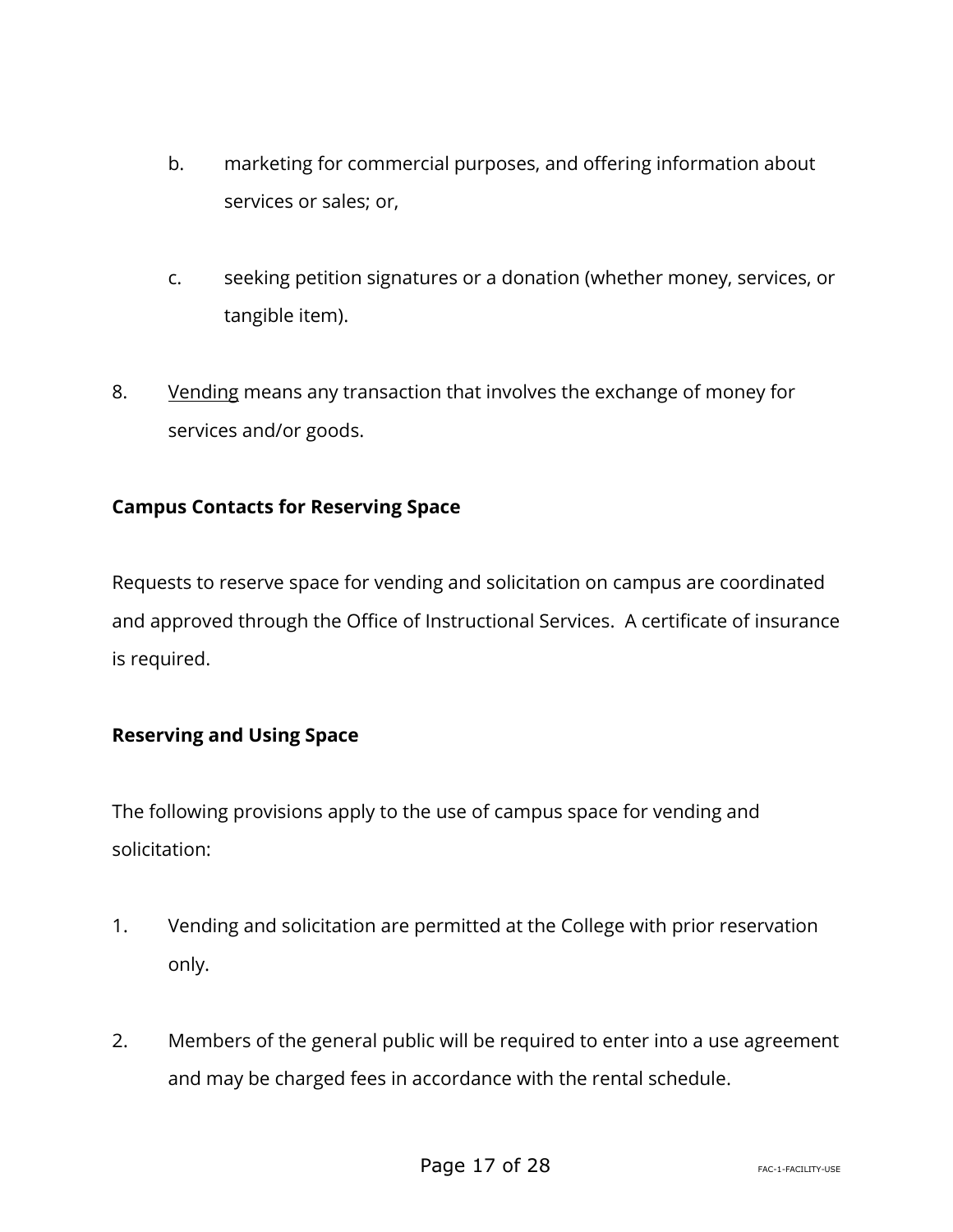- 3. Solicitors and vendors will be assigned a location. The vendor or solicitor must adhere to the reserved location and this Protocol.
- 4. Locations are allocated based on space available and space appropriate to the proposed activity. Certain spaces and vending and solicitation opportunities may be limited to, or priority given to, recognized student groups or CCCS-affiliated entities depending on the nature of the activity, the location and the College objectives to be advanced by providing the vending and solicitation space.
- 5. Solicitors and vendors shall not disrupt official College activities or other reserved or authorized uses, impede pedestrian or vehicle traffic or access to buildings.
- 6. Continuing to approach anyone who has indicated a lack of interest or stopping anyone, shouting, or using an amplifier of any kind is prohibited.

# **Rental Schedule**

The designated facilities may be available for rent for solicitation and vending, depending on availability.

#### **Refusal of a Reservation**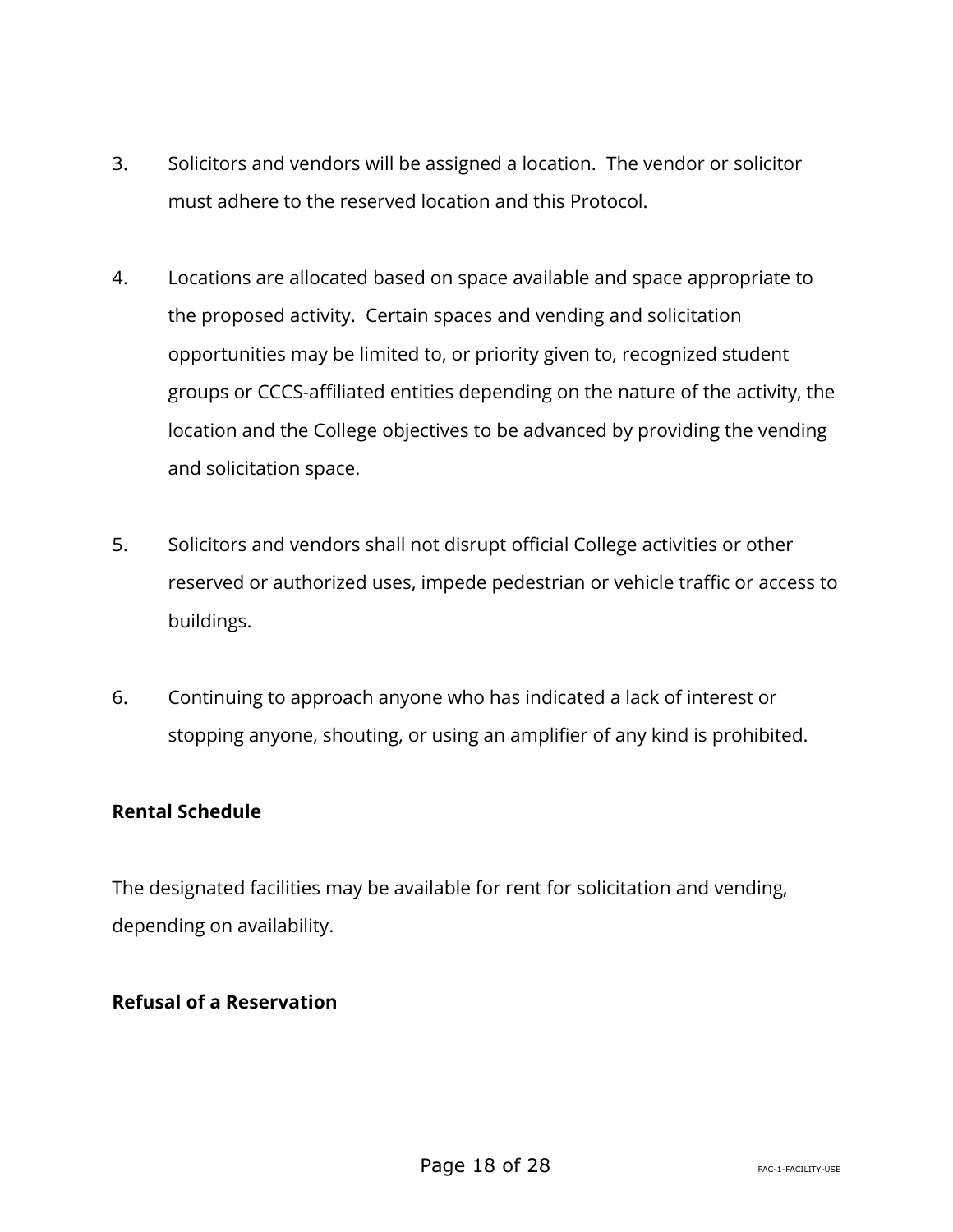No reservation for solicitation or vending space will be granted for the following activities:

- 1. Any activity that competes with official College activities or businesses with which CCCS has entered into an exclusive contract (e.g., food service, beverage/snack vending); or,
- 2. Any activity prohibited by local, state and/or federal laws (e.g., solicitation for credit cards, campaign contributions, sales or promotion of tobacco and tobacco-related products and marijuana or marijuana-related products).

The President or designee monitors and responds to refusal of requests to reserve space.

In addition, the Campus contact for reservation of space may refuse a reservation in the following circumstances:

- Conflict with an earlier request to reserve the same space and time, whether for official College activity or other previously reserved use.
- Failure to conform to the requirements of law, Board Policy, System Procedure or this Protocol.
- An adjacent space is being used for an official College activity or a previously reserved use that renders the requested space unsuitable for the proposed activity.
- The request form is incomplete.
- The request alone or cumulatively with other requests exceeds more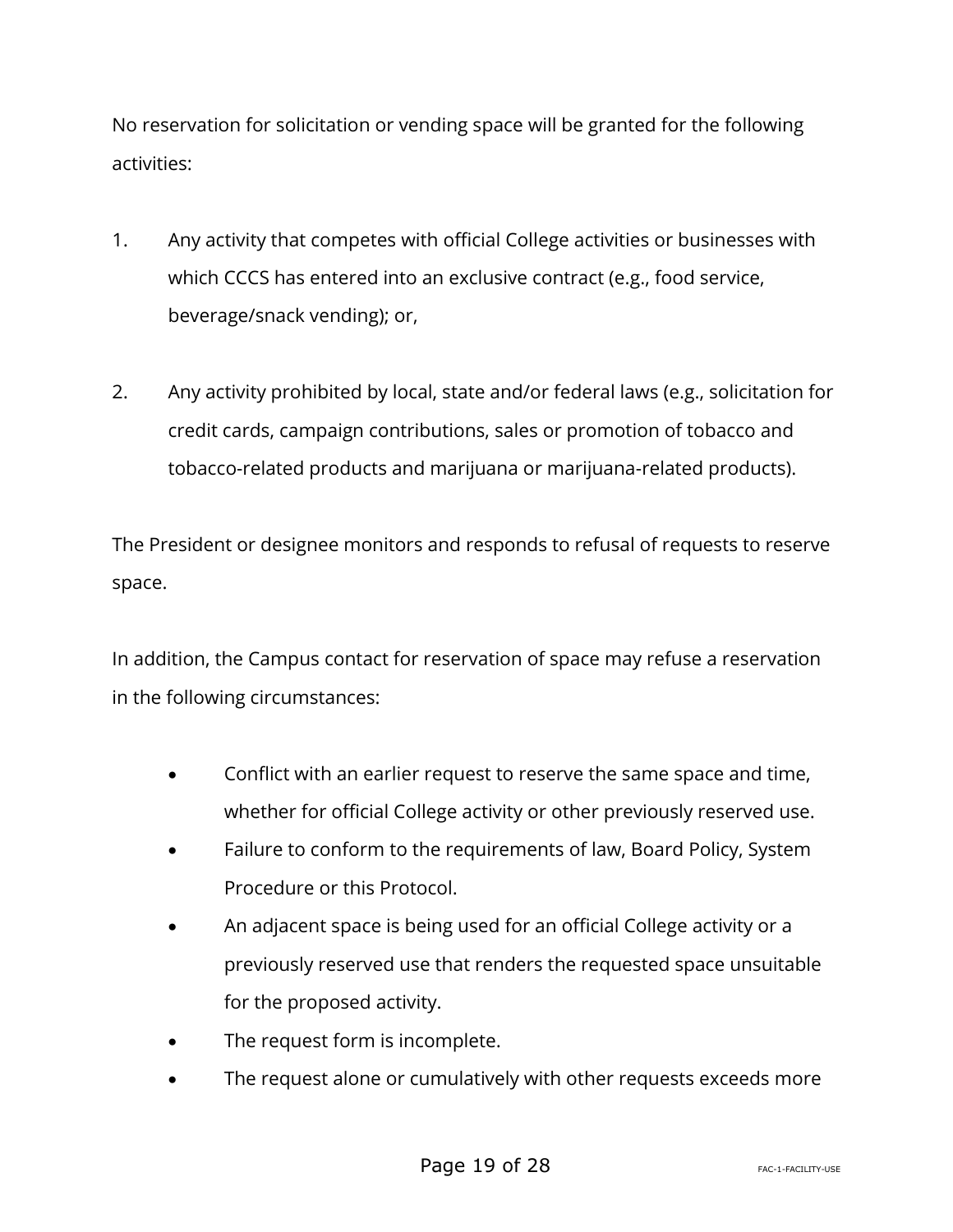than 15 days in a semester or is for more than 5 consecutive days.

### **Enforcement**

Violation of this Protocol may result in being asked to leave immediately without refund. The College reserves the right to refuse to grant future applications to individuals or groups in violation of this procedure. Students and employees also may be subject to discipline up to and including suspension or expulsion for students and dismissal or termination for employees.

#### **Disclaimer**

This Protocol provides operational directives that interpret Board Policies and System Procedures. It does not create, nor shall be construed to create, an express or implied contract or a guarantee or promise of any specific process, procedures, practice or benefit. To the extent that any provision of this Protocol is inconsistent with federal or state law, State Board for Community Colleges and Occupational Education Policies Board Policies (BPs) or System Procedures (SPs), the law, BPs and SPs, shall, in that order, take precedence, supersede and control. BPs and SPs are subject to change throughout the year and are effective immediately upon adoption by the Board or System Chancellor, respectively. The College reserves the right to modify, change, delete or add to this Protocol as it deems appropriate.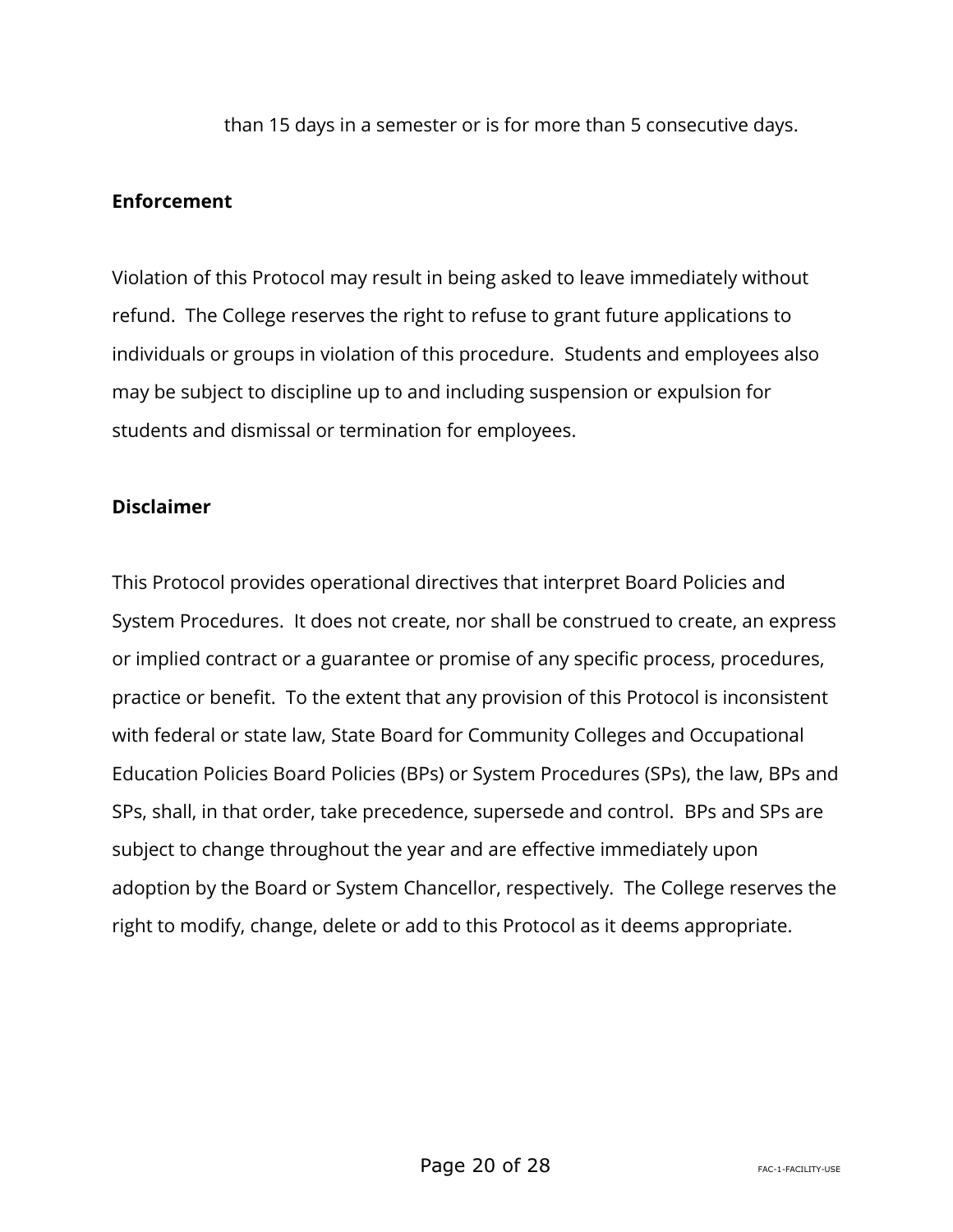# **Attachment C**

# **Protocol for Posting and Bulletin Boards on Campus**

Reference: [Board Policy \(BP\) 16-60 Facilities Use](https://www.cccs.edu/policies-and-procedures/board-policies/bp-16-60-facilities-use/) [System President Procedure \(SP\) 16-60 Facilities Use](https://www.cccs.edu/policies-and-procedures/system-presidents-procedures/sp-16-60-facilities-use/#_ftnref1)

#### **Purpose**

The College has determined to make certain College facilities available for posting items on designated bulletin boards. This Protocol sets out the rules for posting at the College.

#### **Application**

This Protocol applies to students, employees and the general public.

#### **Definitions**

- 1. Campus contact means the person through whom a member of the Campus Community or general public arranges space for their official College activities and/or authorized activities in support of the College.
- 2. Community Boards means bulletin boards available to the general public for posting items or virtually in accordance with this Protocol.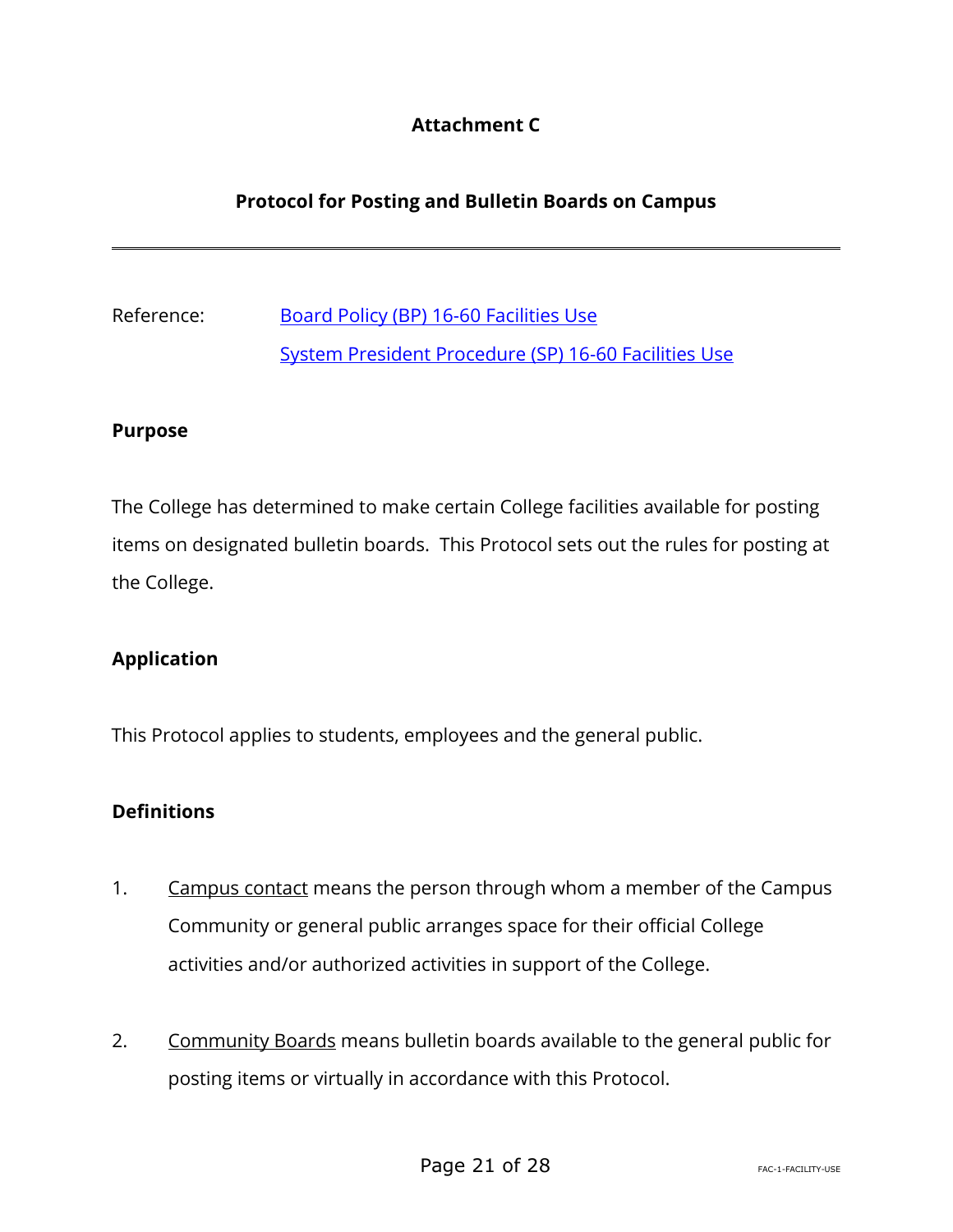3. Student Life Boards means bulletin boards, display rails and other areas designated for display including virtual spaces designated for posting by the College, including College departments and recognized student organizations and approved through the Office of Student Life. Other items from the general community may be posted only after approval through the Office of Student Life.

### **Campus Contacts for Bulletin Boards**

Requests to post items on campus bulletin boards and display rails are coordinated through the Office of Student Life:

### **Rules for Student Life Bulletin Boards**

- 1. Postings on Student Life bulletin boards, display rails and other approved areas for display must meet the following criteria:
	- Due to limited amount of space, posted materials must be 8 ½" x 11" or smaller.
	- Flyers/posted materials posting are stamped for 30 days from the date of receipt by the Office of Student Life and will be removed once the prescribed time has elapsed.
	- Office of Student Life staff will post and remove all flyers in Collegeapproved areas. Exceptions may be made for College staff who are posting College-related and/or time-sensitive materials. Such items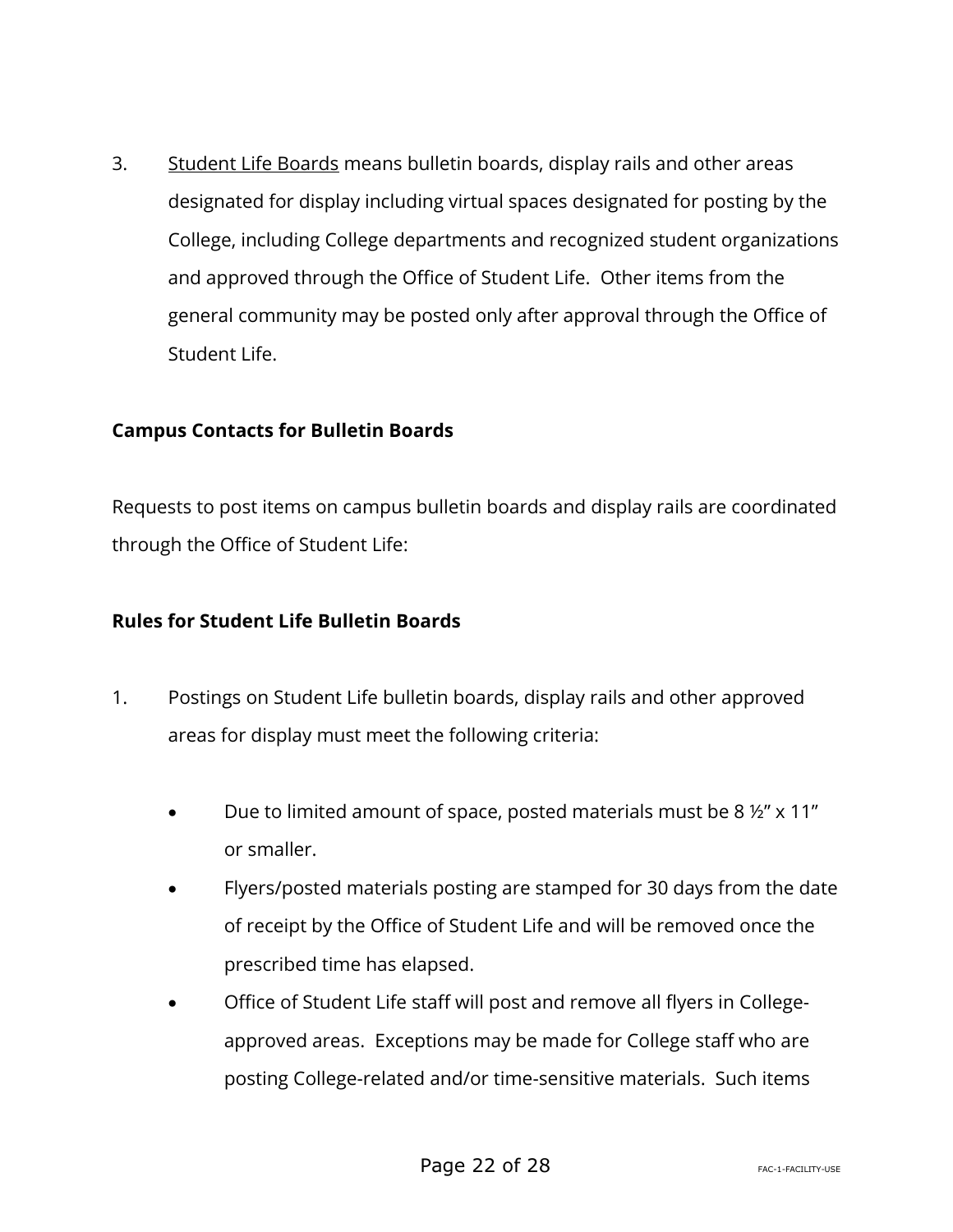must still receive approval through the Office of Student Life and be date stamped.

- For all materials approved and posted by the Office of Student Life, the Flyer Identification Sheet must be completed with the following information:
	- o Point of contact's name, phone number, and email address.
	- o A written description of the event or overview of information presented on the flyer.
	- o Acknowledgement that Student Life reserves the right to refuse posting material that is inconsistent with College rules, processes, and procedures.
	- o Acknowledgement that the information provided on the flyer/material is accurate.
- Priority will be given to College-related materials.
- 2. Posting of announcements, handbills, posters, advertisements, flyers or printed material of any kind is prohibited everywhere on any College campus, except on authorized bulletin boards, display rails and other expressly designated areas. Prohibited areas include the following:
	- Light posts.
	- Windows (interior & exterior glass surfaces unless approved in advanced by the Office of Student Life).
	- Trash cans.
	- Building exteriors.
	- Fences.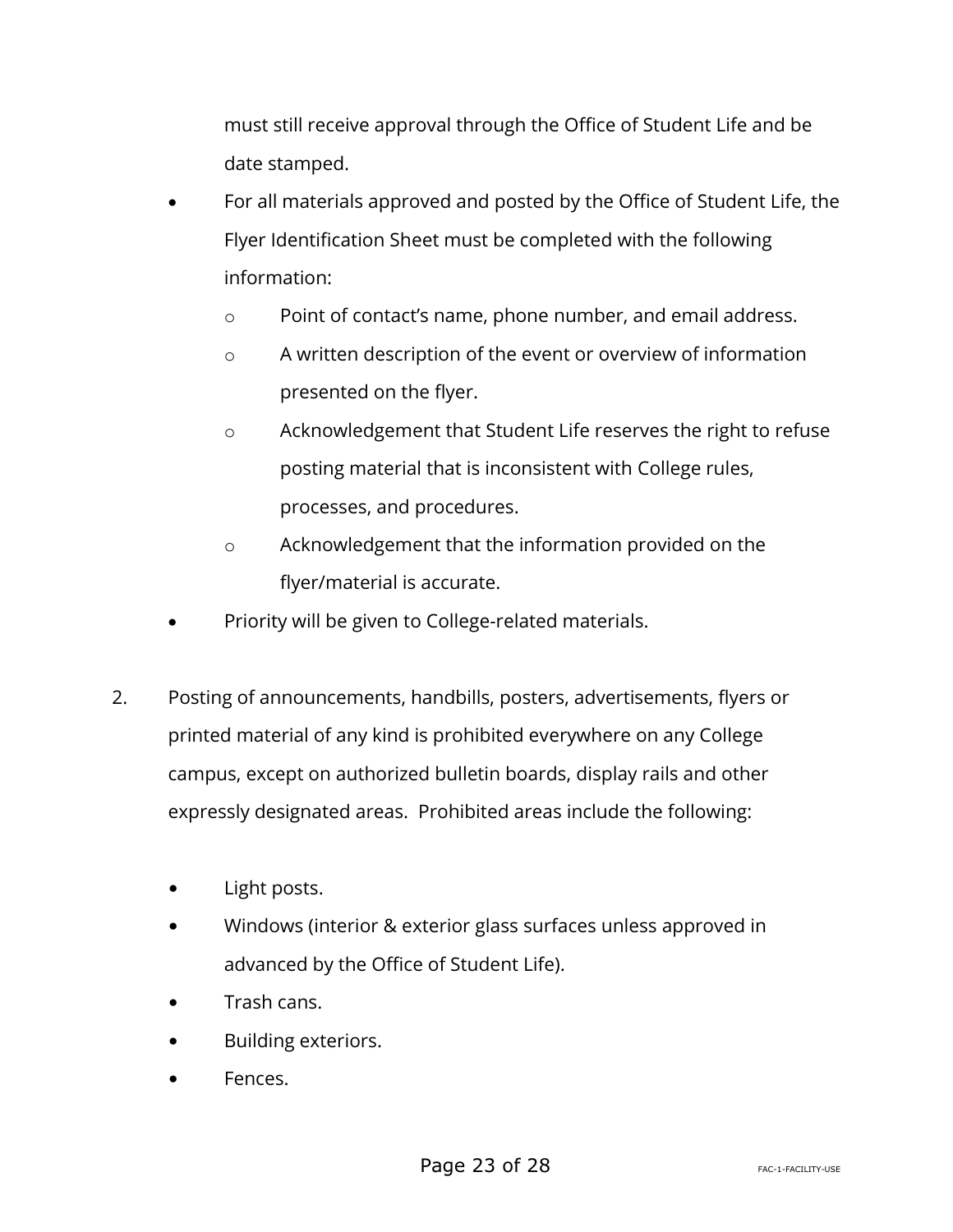- Trees.
- Parking lots surfaces.
- Signs.
- Doors (unless approved in advanced by the Office of Student Life).
- 3. Water soluble chalking is permitted on the ground level (sidewalk) exterior entries, to advertise special functions (if approved in advanced by the Office of Student Life) on the day of the event. Chalking is only permissible on the horizontal concrete ground surfaces (not on walls, brick surfaces, etc.) and must not be on the elevated step entries.
- 4. Postings related to specific events must be dated and will remain posted through the date of the event, space permitting.
- 5. The Office of Student Life will be responsible for posting and removing all approved items.
- 6. Items that are not approved may be removed by the College, without notice, and items will not be returned to the owner.

# **Rules for Community Bulletin Boards**

- 1. Postings from the general public must be approved by the Office of Student Life. (request form attached)
	- Postings on community bulletin boards must meet the following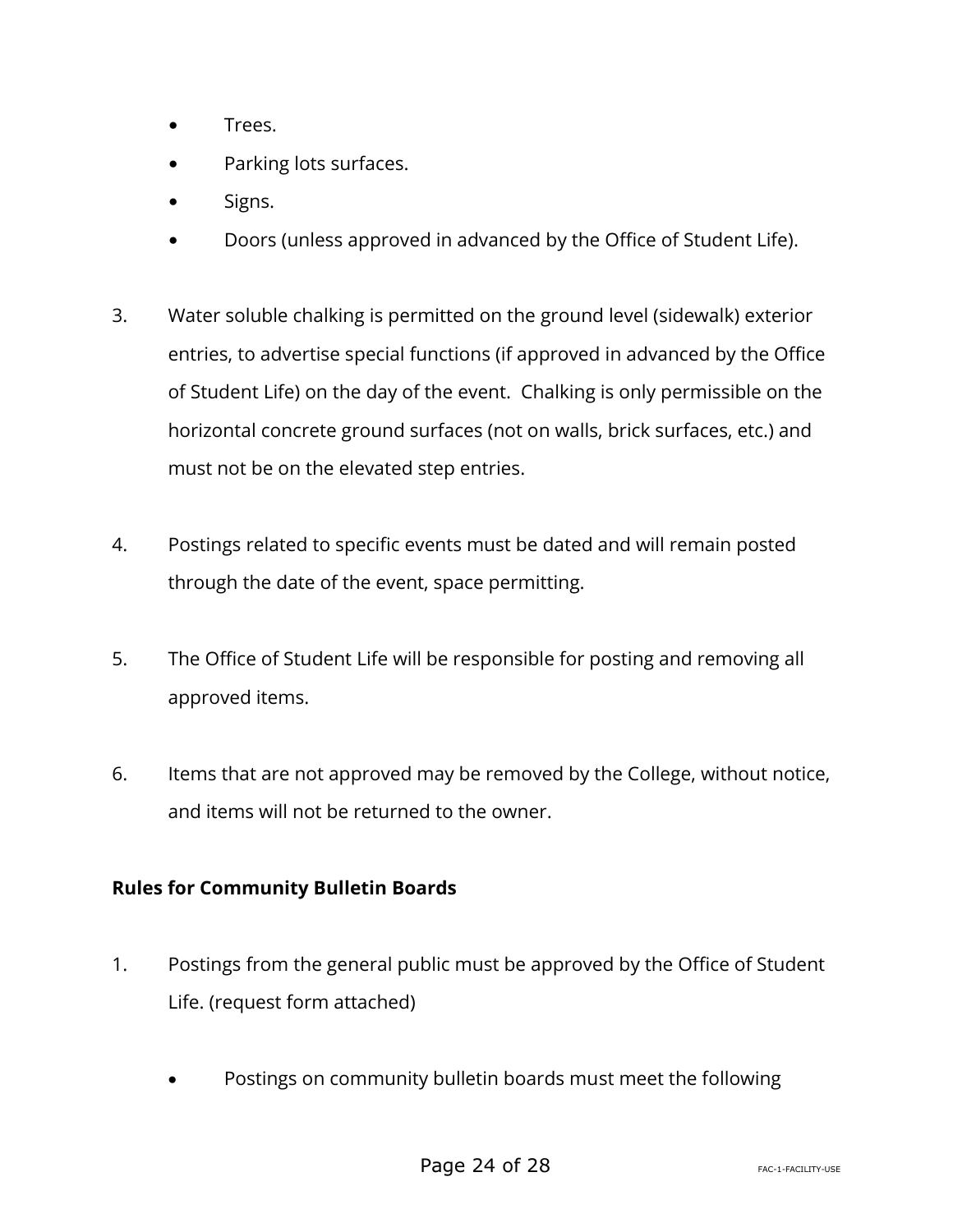criteria due to limited amount of space, posted materials must be 8 ½" x 11" or smaller.

- Flyers/posted materials posting are stamped for 30 days from the date of receipt by the Office of Student Life and will be removed once the prescribed time has elapsed.
- Office of Student Life staff will post and remove all flyers in Collegeapproved areas.
	- o Exceptions may be made for College staff who are posting College-related and/or time-sensitive materials.
	- o Such items must still receive approval through the Office of Student Life and be date stamped.
- For all materials approved and posted by the Office of Student Life, the Flyer Identification Sheet must be completed with the following information:
	- o Point of contact's name, phone number, and email address.
	- o A written description of the event or overview of information presented on the flyer.
	- o Acknowledgement that the Office of Student Life reserves the right to refuse posting material that is inconsistent with College rules, processes, and procedures.
	- o Acknowledgement that the information provided on the flyer/material is accurate.
- Priority will be given to College-related materials.
- 2. Postings related to specific events must be dated and will remain posted through the date of the event, space permitting.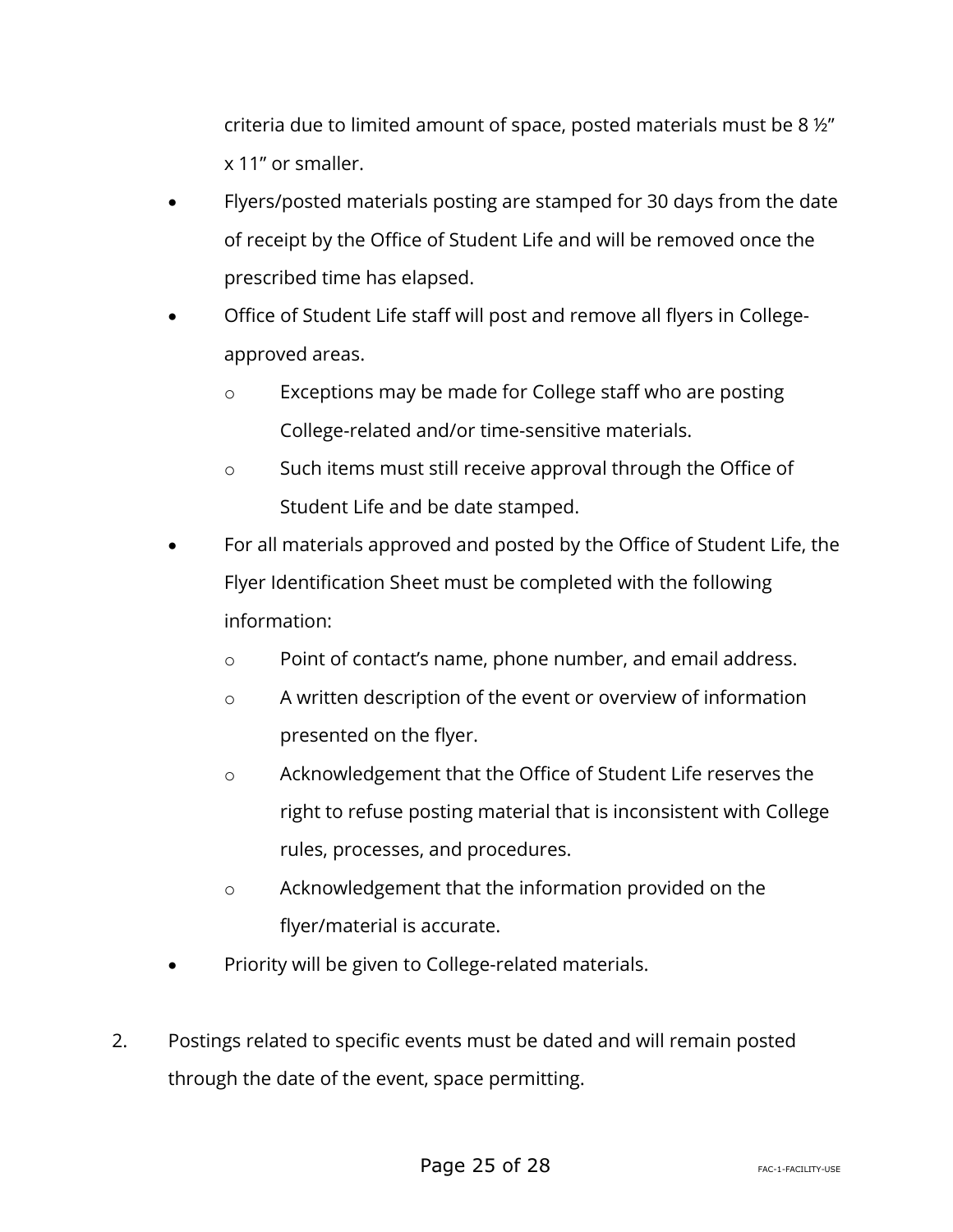- 3. The Office of Student Life will be responsible for posting and removing all approved items.
- 4. Items that are not approved may be removed by the College, without notice, and items will not be returned to the owner.

### **Refusal of a Posting**

Postings will not be approved for the following:

- 1. Any advertising that competes with official College activities or businesses with which the Colorado Community College System (CCCS) has entered into an exclusive contract (e.g., food service, beverage/snack vending); or,
- 2. Any activity prohibited by local, state and/or federal laws or conflicts with the mission and purpose of the institution (e.g., solicitation for credit cards, campaign contributions, sales or promotion of tobacco and tobacco-related products and marijuana or marijuana-related products).

The College reserves the right to deny a posting to any requestor who has already posted previously in the semester, in order to allow fair access to the bulletin boards for other requesting parties.

#### **Enforcement**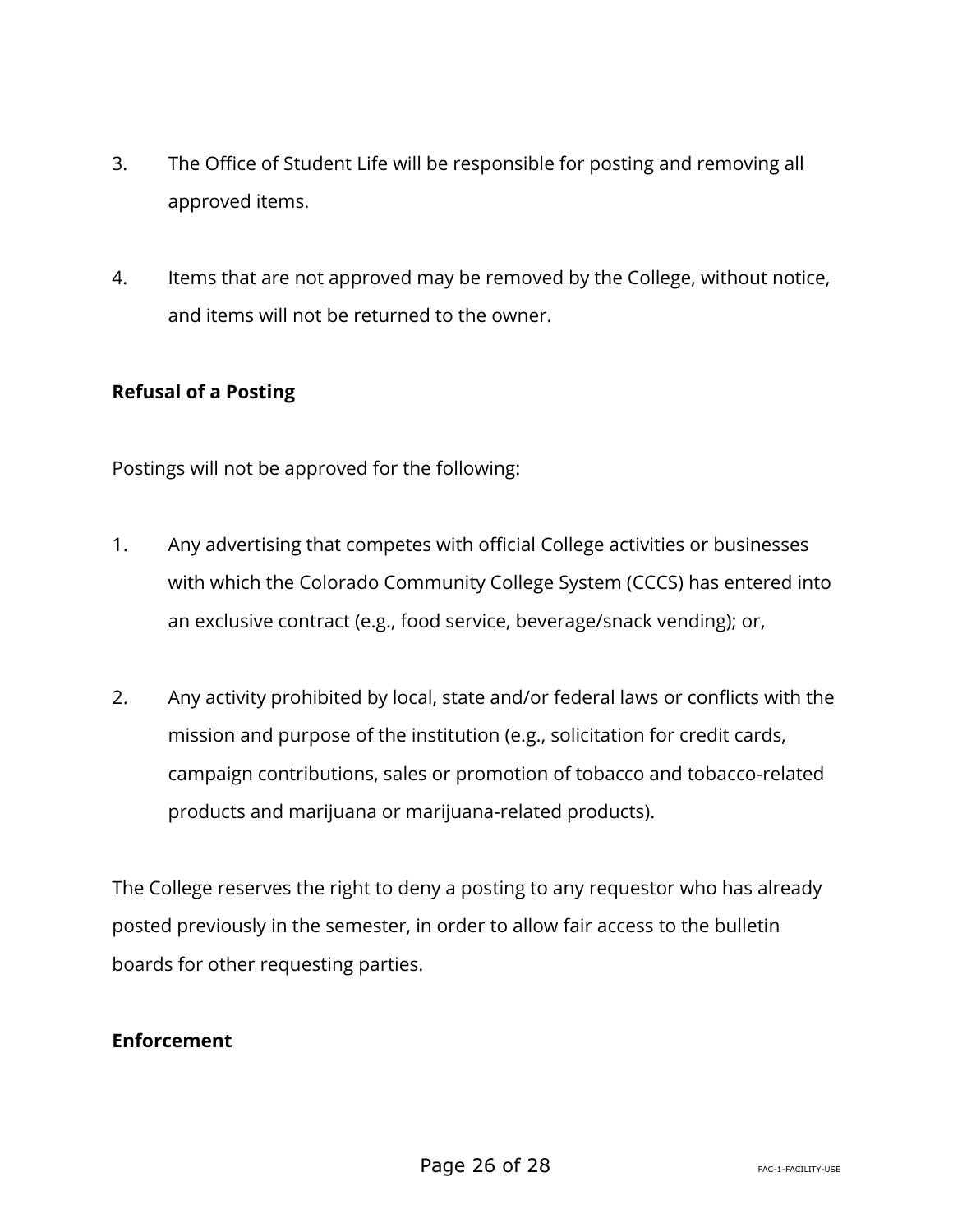Violation of this Protocol may result in having a posting removed without notice and without return of the item. The College reserves the right to refuse to grant future requests to individuals or groups in violation of this Protocol. Students and employees also may be subject to discipline up to and including suspension or expulsion for students and dismissal or termination for employees.

#### **Disclaimer**

This Protocol provides operational directives that interpret Board Policies and System Procedures. It does not create, nor shall be construed to create, an express or implied contract or a guarantee or promise of any specific process, procedures, practice or benefit. To the extent that any provision of this Protocol is inconsistent with federal or state law, State Board for Community Colleges and Occupational Education Policies Board Policies (BPs) or System Procedures (SPs), the law, BPs and SPs, shall, in that order, take precedence, supersede and control. BPs and SPs are subject to change throughout the year and are effective immediately upon adoption by the Board or System Chancellor, respectively. The College reserves the right to modify, change, delete or add to this Protocol as it deems appropriate.